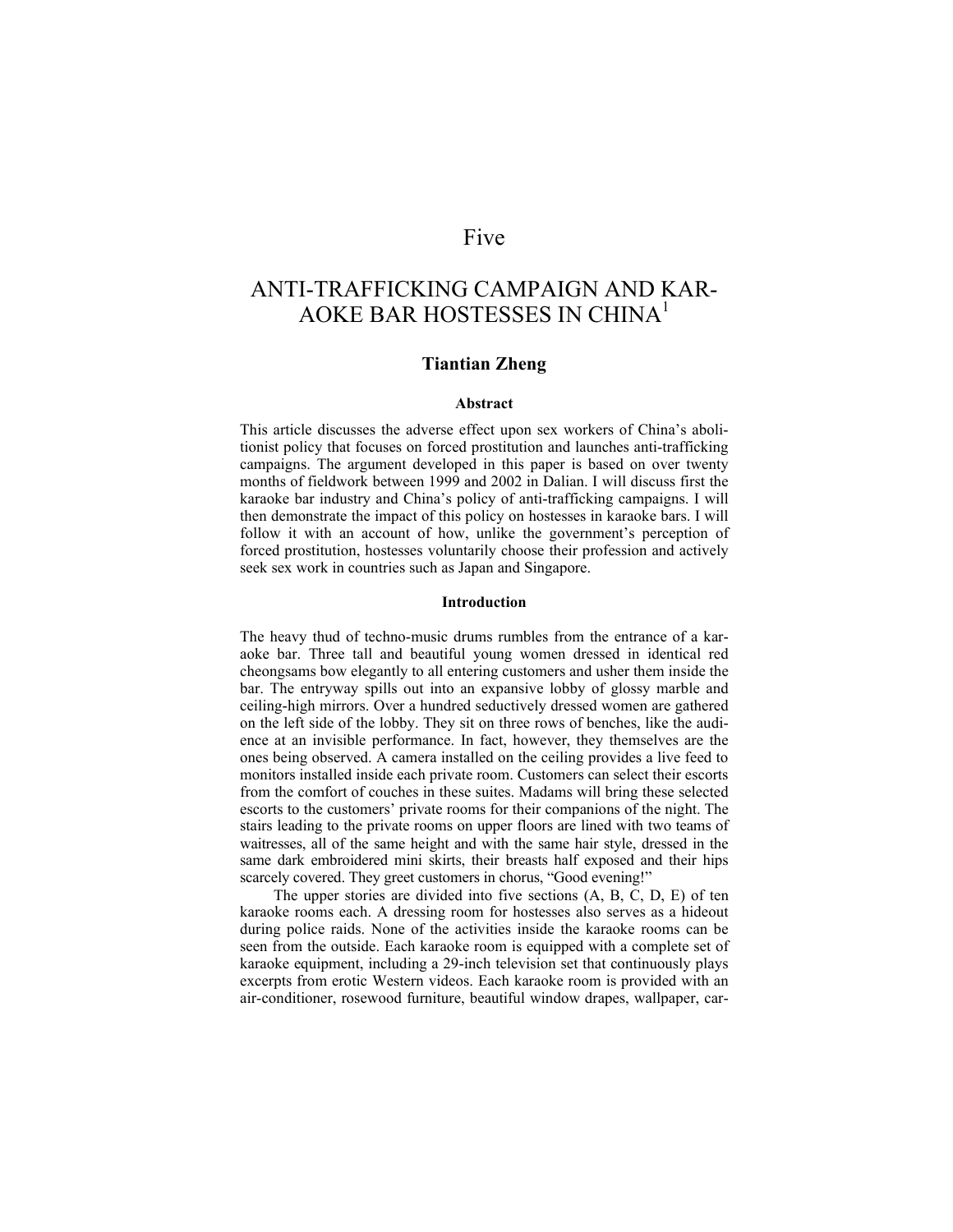peting, magnificent dim ceiling lights, a big couch, and an end table. There is a space between the television and the end table where clients can dance with hostesses. They can dance either to each other's singing or to the dance music chosen from a song booklet. The couch can be unfolded into a bed at the request of clients. Many karaoke rooms have adjunct secret bedrooms separated by a curtain camouflaged in the same texture and color as the wallpaper. This is designed to prevent discovery in case of a police raid.

In the dimly lit karaoke room, an eighteen-year-old hostess was sitting next to her client, singing a song titled "Why Do You Love Other Women Behind my Back?" (*weishenmo ni beizhe wo ai bieren*) in a provocative voice. As she sang, her fingers were nestled in her client's crotch, she fondled him, leaned her whole body over him, and coquettishly asked him, "My husband (*laogong*), why do you make love to other women behind my back?"

These paragraphs describe an upscale karaoke bar, one of the three principal karaoke bars where I conducted my research in the port city of Dalian, in Liaoning Province. In 1984, following the promising results of more liberal economic policies in Shenzhen, Zhuhai, Shantou, and Xiamen, the State Council granted Dalian the status of "special economic zone" (SEZ) in 1984. By the late 1990s, municipal propaganda boasted that Dalian had developed into the "Hong Kong of the North," the "International Transportation Hinge," an "Advanced Industrial Base," a "Modern Environmental City," and the "Center of Finance, Trade, and Tourism in Northeast Asia."<sup>2</sup>

The rapid growth of the city from a fishing village in the nineteenth century to a metropolis with a population of 5 million has made Dalian a magnet for labor migrants.<sup>3</sup> By the year 1998, the most conservative estimate placed the number of the floating population in Dalian at around 300 thousand. <sup>4</sup> Institutional (household registration policy) and social discrimination force the vast majority of these migrants into the lowest rung of the labor market. Migrants commonly work as construction workers, garbage collectors, restaurant waitresses, domestic maids, factory workers, and bar hostesses.

A substantial fraction of female migrants finds employment in Dalian's booming sex industry. Karaoke bars can be found almost every few steps throughout the whole city. Jian Ping, a reporter for the *New Weekly* mgazine, 5 calls the whole city "a gigantic sauna salon or KTV bar." <sup>6</sup> According to one of the city's police chiefs, Dalian is currently home to 4,000 nightclubs, saunas, and KTV bars. This same police chief estimated that, as of 2001, 80 percent of the total population of migrant women works as hostesses in the nightclub industry. <sup>7</sup> The ratio provided by the police chief sounds astounding. He might be exaggerating a little, but his figure suggests that a high percentage of migrant women works as bar hostesses.

China's sex industry emerged in the wake of economic reforms. During the Mao era, prostitutes were sent to labor camps for education. In 1958, the CCP proudly declared to the world that prostitution had been eradicated, and this success was a symbol of China's transformation into a modern nation.<sup>8</sup>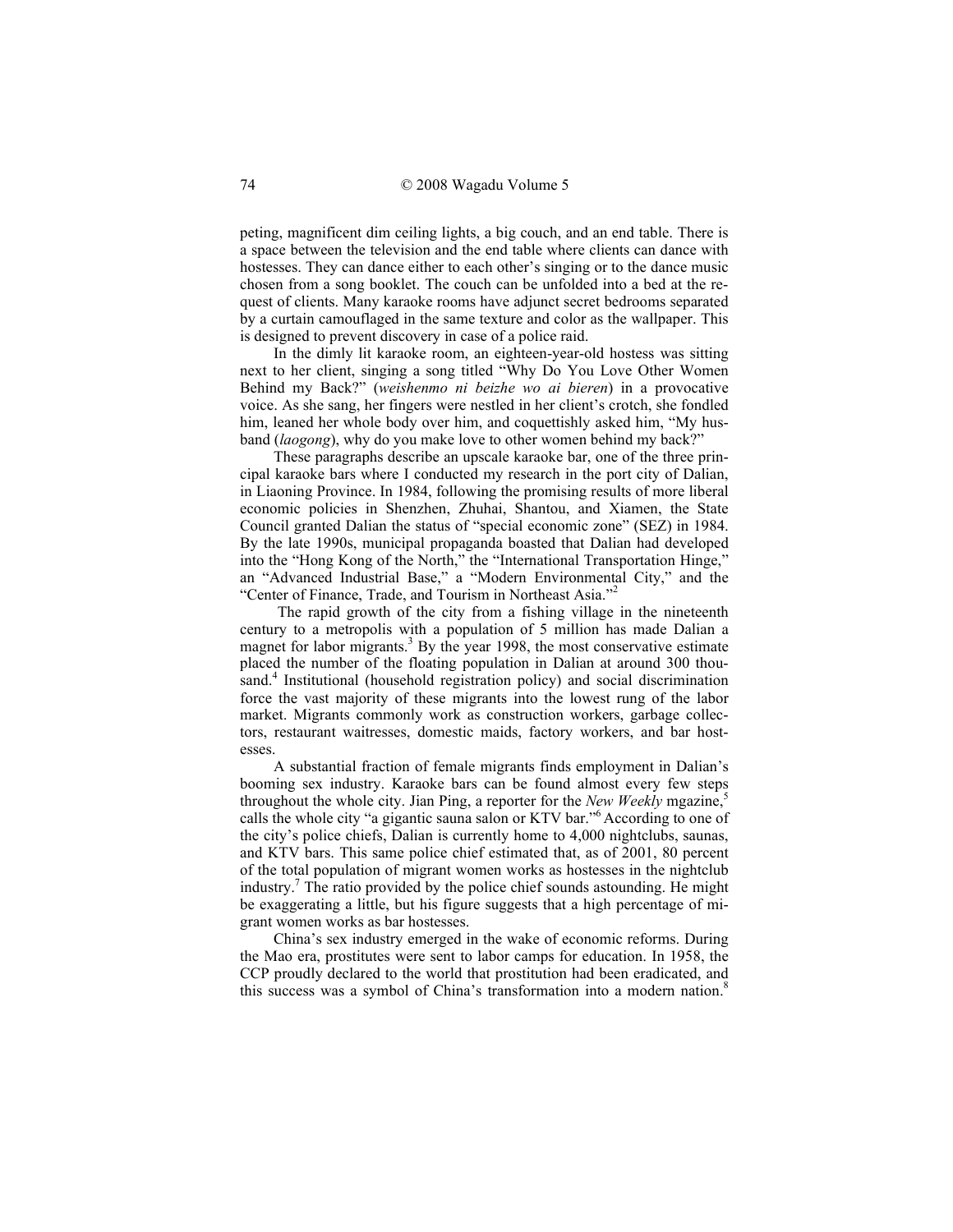Since the economic reform of 1978, the state's more lenient stance has opened the way for the reemergence of nightclubs and other leisure sites. In order to avoid any residual negative connotations left over from the Mao era, nightclubs in the current post-Mao period are referred to as karaoke bars, KTV plazas, or *liange ting* (literally, "singing practice halls"). Visitors to these bars are mainly middle-aged businessmen, male government officials, entrepreneurs, the nouveau riche, policemen, and foreign investors. Clients can partake of the services offered by the hostesses and at the same time cement social ties (*ying chou*) or *guanxi* (literally, relationships) with their business partners or government officials. Hostesses—mainly rural migrant women—play an indispensable role in the rituals of these male-centered worlds of business and politics.<sup>9</sup>

The companions or hostesses are referred to in Chinese as *sanpei xiaojie*, literally young women who accompany men in three ways. This is generally understood to include varying combinations of alcohol consumption, dancing, singing, and sexual services. Generally between the ages of seventeen and twenty-three, these hostesses provide services that typically include drinking, singing, dancing, playing games, flirting, chatting, and caressing. Beyond the standard service package, some hostesses offer sexual services for an additional fee. Their monthly income ranges from the lowest of 6,000 yuan to tens of thousands of yuan. Hostesses first emerged in modest numbers at the end of the 1980s. Their numbers expanded rapidly in the mid-1990s as karaoke bars became favored sites, not just for male recreation, but also for networking between male businessmen and the local political elites. <sup>10</sup> It was roughly estimated that in 1991, more than 800,000 hostesses were involved in sex work.<sup>11</sup> Karaoke bars and the hostesses they employ are controlled and regulated by the state at the same time that they are used by the state and its agents, many of whom comprise the ranks of the karaoke-bar customer base.

Out of the two hundred hostesses I worked with, only four were natives of Dalian. Most of the others came from rural villages in other parts of China, mainly from the northeast. During my research, I encountered several laid-off urban female workers who were married and in their thirties. It did not take them long to realize that they had entered a market too competitive for them. The younger rural women were much more favored by the clients. Seldom chosen by the clients, the urban laid-off women eventually disappeared. Rural migrant hostesses were extremely averse to exposing their rural origins. At the beginning of my field research, they reported that they were from large metropolitan cities, such as Dalian, Shanghai, and Anshan. It was only after we had become close friends that they confided to me that actually, they were from rural areas on the outskirts of these cities.

Erotic services take place in various establishments that include karaoke bars, hotels, saunas, hair salons, disco and other dance halls, small roadside restaurants, parks, movie houses, and video rooms. Among these establishments, karaoke bars demand the most stringent criteria for the women's height, facial beauty, figure, and such social skills as singing, dancing, flirt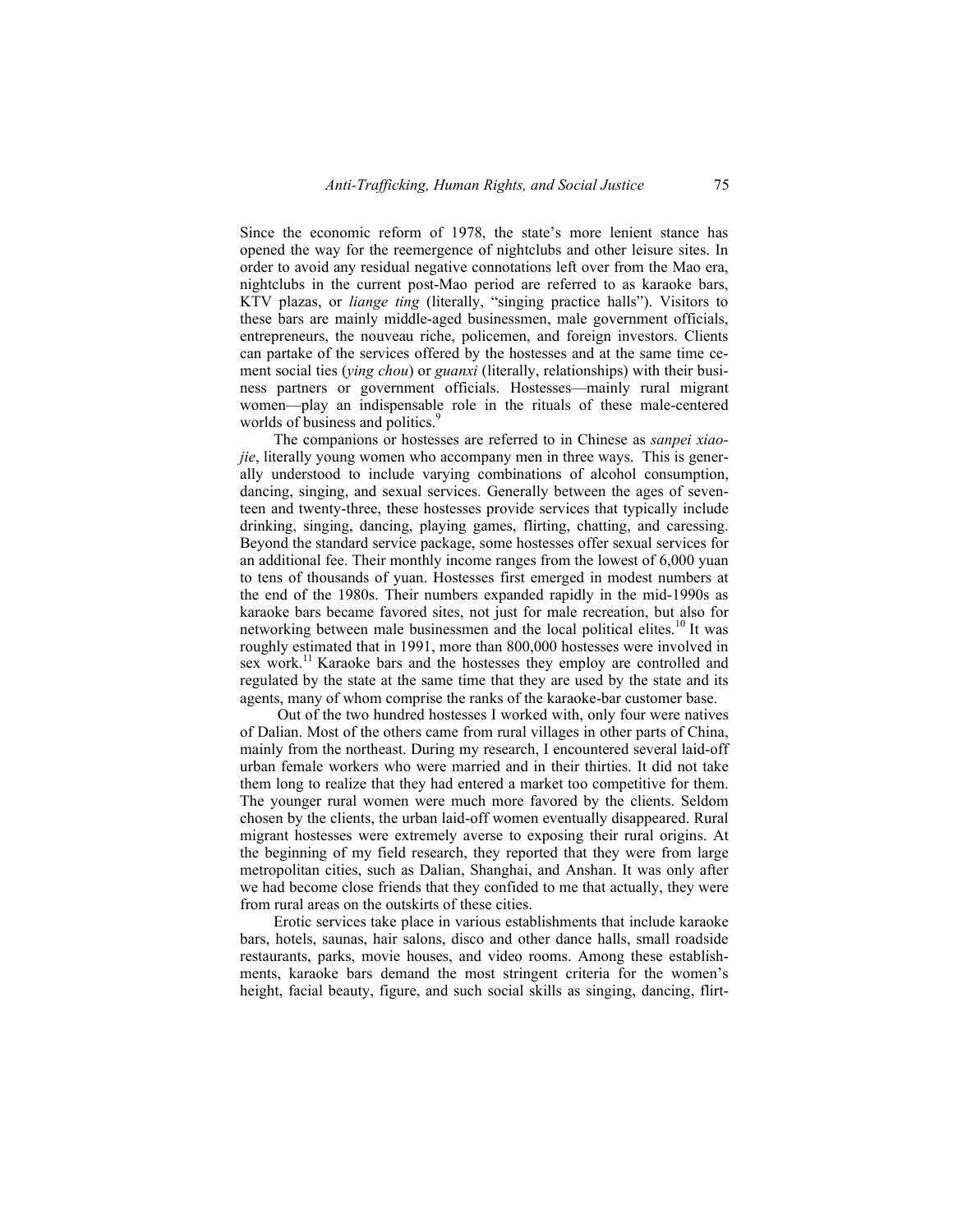ing, drinking, and conversation. Unlike what is provided by many other establishments, where only intercourse is offered, karaoke-bar hostesses' services are far more encompassing. Only a few of the karaoke-bar hostesses would accept strangers' request for intercourse, for which they charge twice as much as is charged in many other environments except for a few five-star hotels targeted at Japanese clients. Because only the beautiful and skilled can be chosen as company for the night, numerous young women could not survive in the karaoke bar and skidded to other places, such as sauna salons.

Karaoke-bar hostesses often expressed their contempt of women in other establishments whose work involves nothing but sex. At one time, when all sauna bars were closed in Dalian because of a local water shortage, sauna hostesses flocked to karaoke bars. The hostesses commented to each other in low voices, "Look at their gray faces! It's from daily sex work [*dapao*]." Sauna hostesses told me that they could not compete with the karaoke hostesses because "here clients are too particular about your looks and figure. It's different from sauna bars. In sauna bars, appearance is not that important because clients'goal is simply to have sex [*dapao*]." Karaoke-bar hostesses are aware of this difference. They rate their own status second only to foreign hostesses (French and Russian) in renowned hotels.

This chapter unfolds in five parts. First, I discuss my fieldwork in Dalian. Second, I focus on the reasons for hostesses' entry into karaoke bars. Third, I contextualize hostesses' lived experiences in the material and power structures of the karaoke-bar sex industry. Fourth, I discuss hostesses' subjective understandings of sex work. In the last section, I conclude the chapter by exploring hostesses' future plans and aspirations.

#### **Fieldwork**

The argument developed in this paper is based on some twenty months of fieldwork, between 1999 and 2002, in Dalian. My research sample includes approximately two hundred bar hostesses in ten karaoke bars. However, I was intensively involved with three karaoke bars in particular, respectively categorized as high, middle, and lower class. The criterion of classification is based on the location of the bar, its organization and management, the level of the hostesses' physical attractiveness, and consumption standards. In this chapter, I mainly focus on the low-level karaoke bar, although I constantly draw on the other two karaoke bars as well. I was introduced to the karaoke bars by a friend who is an official. For a number of reasons, my initial attempt to interact with hostesses was not very successful. They did not have time to listen to me because their eyes were all fixated on each entering client, and they concentrated on the selection process (*shitai*: try the stage). Furthermore, my cultural style marked me as an outsider. They referred to me as "glasses" and "a college student." They ridiculed my student attire, my glasses, and my inability to understand or participate in their sex talk and jokes, and they refused to admit me to their circle. They did not believe in my ability to under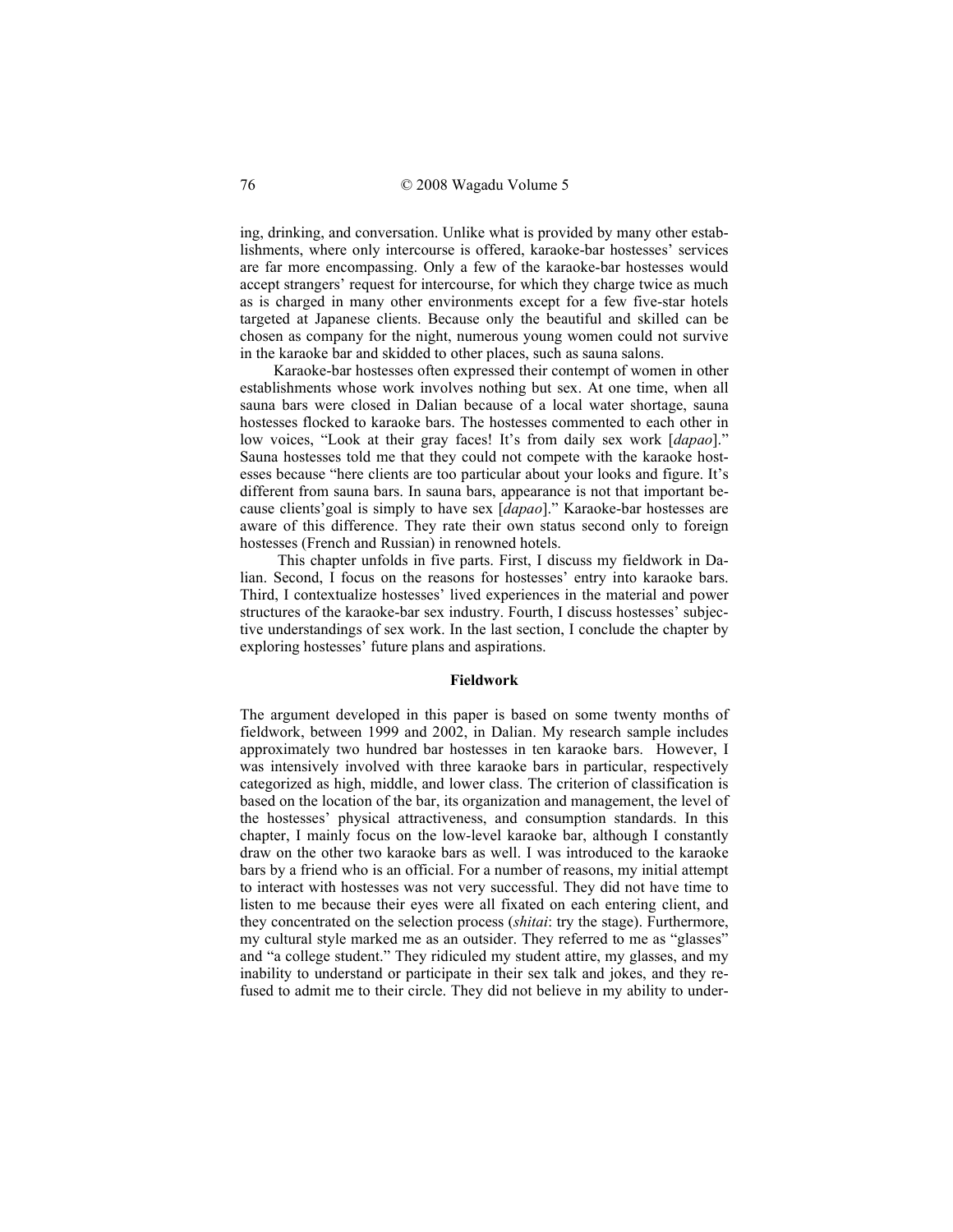stand their lives, especially their inner turmoil, simply because I was not "in their shoes." They were also extremely wary of their own security from assaults by the police, hooligans, and others in their dangerous environment. They were also cautious in dealing with each other because any hostess might have some network with VIPs in the city that might harm them. For instance, some hostesses were kept as "spy hostesses" by some local police or officials for self-protection. They might report on other hostesses' prostitution and have these hostesses incarcerated or severely fined. Each hostess therefore used a fake name, a fake hometown, and a fake personal story. To overcome these barriers, I decided to spend more time with the hostesses. I handed in the rooming fees to the bar owner and lived with the hostesses in the karaoke bars. From then on, I was intensely involved in every aspect of their lives. A typical day in the field was as follows. We got up around three o'clock in the afternoon and ordered a light meal from a nearby restaurant. The remainder of the afternoon was free for shopping or visiting the beauty parlor. We ordered dinner at around six o'clock. Around that time, the first customers would begin to trickle into the bar. While waiting to be chosen, we sat in the bar lobby watching video compact disks (VCDs) or television and chatting. Around midnight, we ordered breakfast and went to bed between two and three in the morning.

It was not my initial intention to research hostess-client dynamics by directly servicing clients as a hostess. However, objective circumstances mandated that I wait on clients. My personal profile fits within the range of hostesses' typical characteristics. I am Chinese and female. My fieldwork was conducted when I was twenty-eight and twenty-nine years old, which put me in the "autumn" years of a hostess's career span. This meant that a customer who saw me sitting in the KTV bar lounge would naturally assume that I was a hostess. I was also obliged to minimize the disruption of my research on the bar's normal business operations. According to KTV bar convention, a hostess can legitimately refuse to perform genital or oral sex acts with her customer. Although refusal can and often does spark conflicts between hostesses and clients, these incidents are considered a normal part of business. For a hostess to refuse to wait on a customer, however, is simply unheard of. This meant that if a customer chose me to wait on him, it would have been very difficult for me to refuse.

To avoid clashes with customers, I took certain precautions. I nevertheless became embroiled in several conflicts with customers. This was especially true during my fieldwork in a low-tier bar that is located in Dalian's crime-plagued red light district. Living in the karaoke bars, hostesses and I had to maintain constant vigilance against police raids and attacks by thugs from competing bars in the city (including other bar owners and some frequent clients). At night, three hostesses and I slept on the couches in one of the private rooms rented by customers during operating hours. Every morning before going to sleep, we pushed a couch against the door in case gangsters attempted to break in. At times of danger, we held our breath and turned down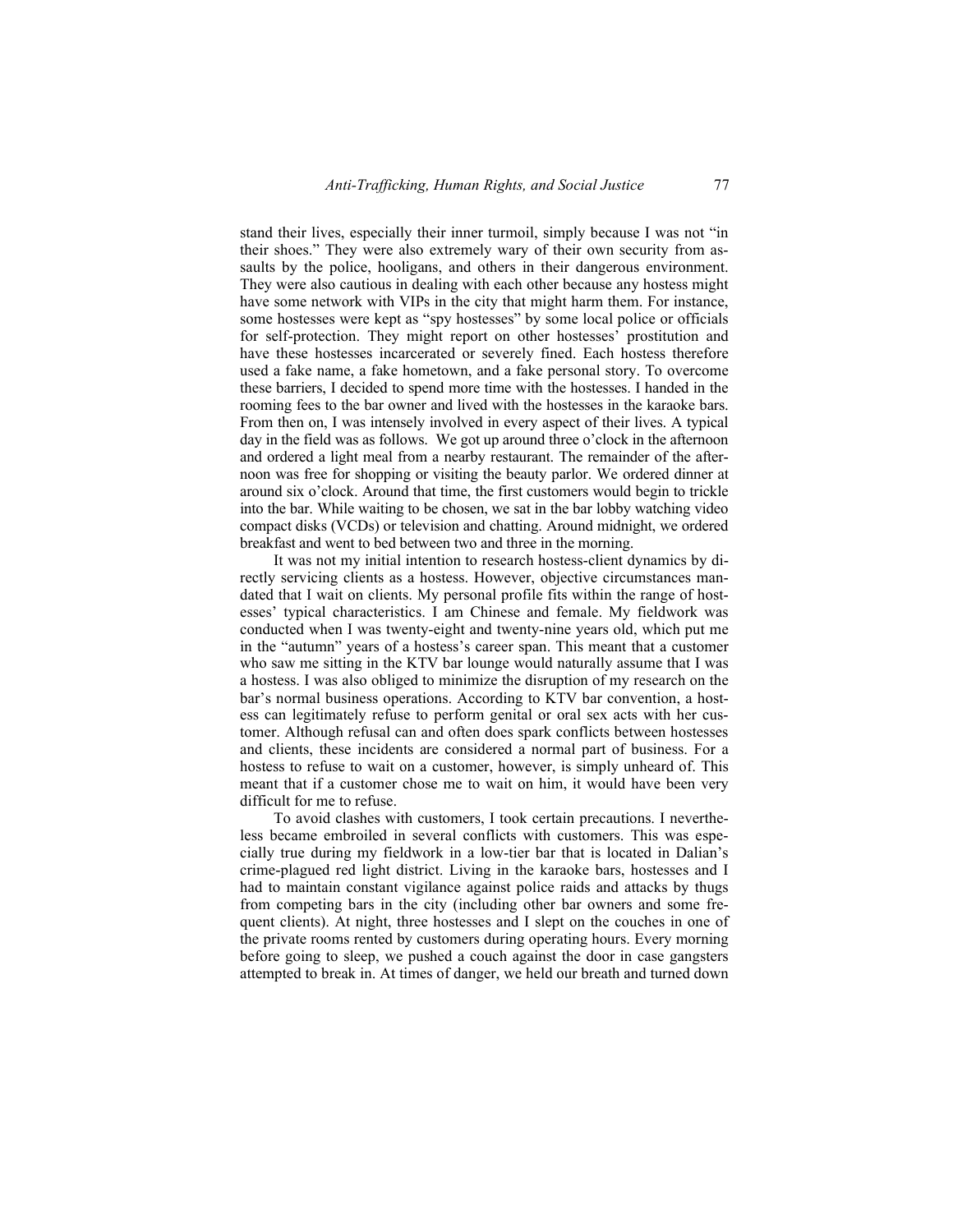the lights, making the room look unoccupied. We escaped danger several times. Experience of common adversity gradually brought us together.

It took the combined efforts of bar owners, bouncers, and hostesses to keep me out of harm's way. I am indebted to them for their advice on safety measures and, at crucial moments, their direct intervention. To extricate me from precarious situations, owners and bouncers incurred the wrath of more than one irate customer, whose outbursts disturbed regular business operations. Hostesses also expended attention and energy that they would have otherwise spent on profit-making matters in order to look after my well-being. Without their sacrifices, my research in the bars would have been too dangerous to continue.

#### **Karaoke Bar Industry and the Anti-Trafficking Campaign**

In 1984, the first dance hall appeared in Dalian. It featured a band of six singers and had a capacity of three hundred patrons. <sup>12</sup> It was not until 1988 that the first karaoke bar emerged. Named "Tokyo 898," the bar was financed by a Japanese businessman and run as a Sino-Japanese joint venture. It is said that the bar's karaoke equipment was imported brand-new from Japan–an almost unheard-of extravagance at that time in China's economic development. Customers of the bar included foreign travelers and sailors, government officials, and the nouveaux riches.

After 1988, new karaoke bars mushroomed throughout the city. They became the most fashionable male recreational and commercial activity; closely associated with Western audio and video technology, splendid exterior and interior furnishings, neon lights, high prices, and beautiful hostesses. This drastically different from the previous dance halls, which were organized by work unit, karaoke bars aroused tremendous social curiosity. They suited rich people's desire to experience a "modern" form of consumption, display their vocal talents, and display power and wealth. Patronizing luxurious karaoke bars became a lifestyle, a modern and prestigious symbol often only afforded by such wealthy clients as foreigners, officials, and local nouveaux riche. Blue-collar urban men and migrant workers occasionally visited low-tier karaoke bars to imitate this life style.

Beginning in 1989, with the appearance of karaoke bars, the state has launched periodical nationwide anti-prostitution campaigns to ensure "security and state control." The campaigns are aimed at "cultural purification" and "spiritual civilization." The "erotic company" of hostesses, pornographic television shows, erotic performances, and prostitution within karaoke bars are condemned as "cultural trash" that "destabilize state rule and the socialist system." Restrictions stop short of an outright ban; rather, they intend to bring KTV bars into line with state-defined socialist culture.

China adopts an abolitionist policy that deems prostitution a form of violence against women. Over the past decades, China has published a number of laws to ban prostitution and the third party's involvement in prostitution.<sup>13</sup>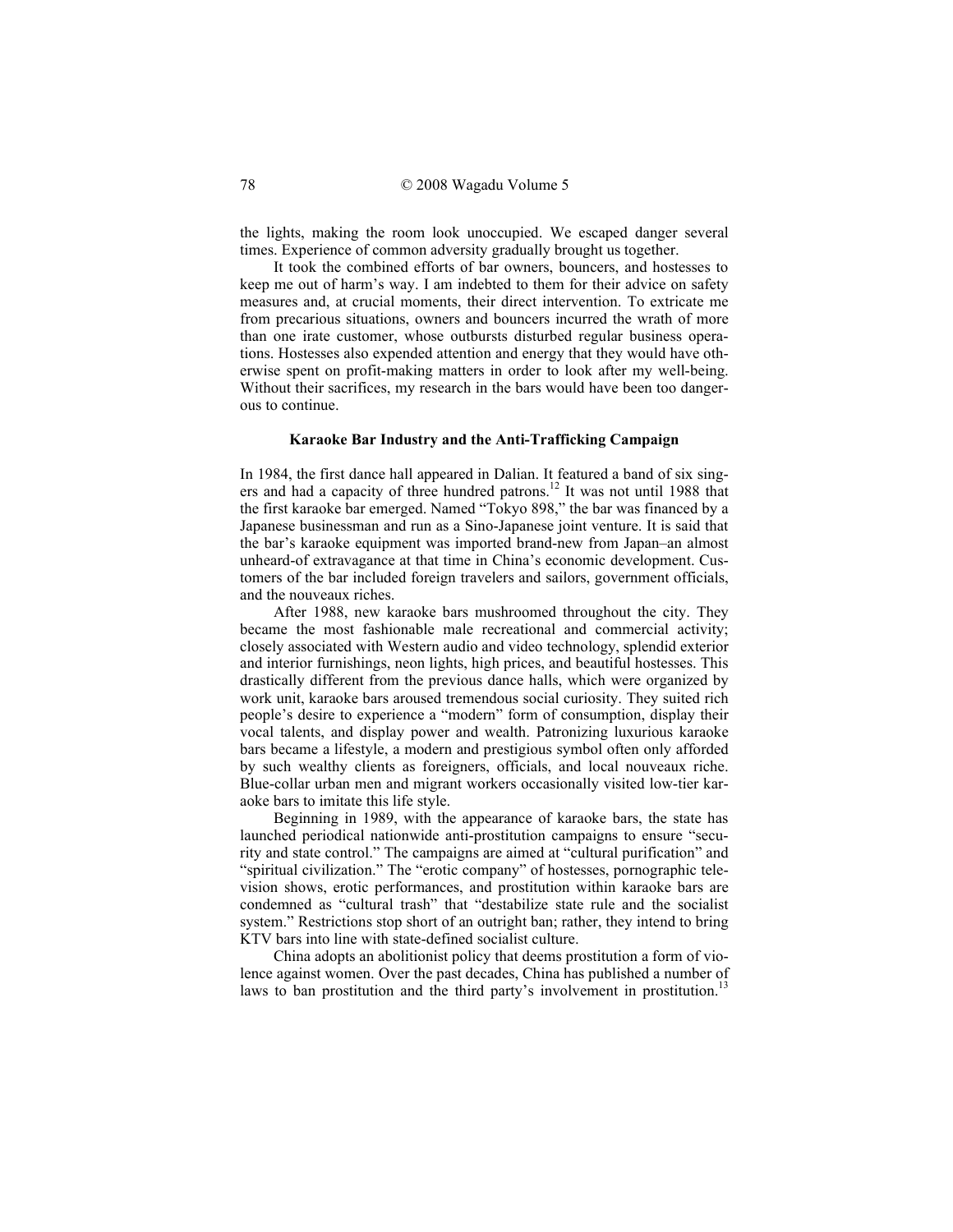This abolitionist policy is predicated upon the belief that no women would choose prostitution voluntarily and that prostitution strips women of their "natural" and legal rights. These series of laws include the first criminal Law in 1979, the 1987 Regulations, the 1984 Criminal Law, the 1991 Decision on Strictly Forbidding the Selling and Buying of Sex, the 1991 Decision on the Severe Punishment of Criminals Who Abduct and Traffic in or Kidnap Women and Children, the 1992 Law on Protecting the Rights and Interests of Women (Women's Law), the Revised Criminal Law of 1997, and the 1999 Entertainment Regulations.

Underlying these laws is the ideology that prostitution humiliates and commodifies women, and that unless prostitution is outlawed, women's position would not be advanced. Because the government holds the belief that women would not choose a profession that violates their own human rights, the purpose of these laws is to prohibit the third party from organizing prostitution, engaging in illicit relations with a prostitute, and trafficking women into prostitution.

The "erotic service" (*seqing peishi*) found in karaoke bars is deemed to go against "socialist spiritual civilization." The exchange of sexual services for money is an "ugly social phenomenon" associated with capitalism and should be wiped out to maintain a healthy socialist cultural environment and "civilized consumption." The main responsibility for administering state policy regarding karaoke bars is divided between the Bureau of Culture (BC) and the Public Security Bureau (PSB). These two agencies respectively represent the government's dual strategy of soft and hard administrative measures. The Bureau of Culture is responsible for ensuring that karaoke bars are managed according to socialist standards of civility and morality. It accomplishes this task through a variety of administrative and regulatory measures. First, BC maintains detailed records on bars' business location, name, proprietor, exterior and interior design, audio and video machines, and other information. Second, strict approval procedures were introduced to reduce the number of karaoke bars. Third, bar owners are required to attend monthly classes organized by the Bureau of Culture to study state policy and law. Those achieving high test-scores are awarded "Civilized Karaoke Bar" plaques that can be displayed inside their bars.<sup>14</sup> Fourth, karaoke bars should have "Chinese" and socialist characteristics. In particular, they should provide mainland Mandarin songs, "healthy and inspiring" revolutionary songs, Chinese-style wallpaper, Chinese paintings, Chinese-style bar names, and Chinese food and snacks. Lurking not far behind these regulations is a palpable sense of crisis induced by the idea that Western influences has begun to erode Chinese culture. As a BC official explained to me: "The imported Western culture in China is like an aircraft carrier–high quality, durable and powerful. Chinese culture, however, resembles a small sampan, only able to float a hundred miles. We need to develop a singing-and-dancing business with Chinese characteristics to attack the foreign cultural market in China."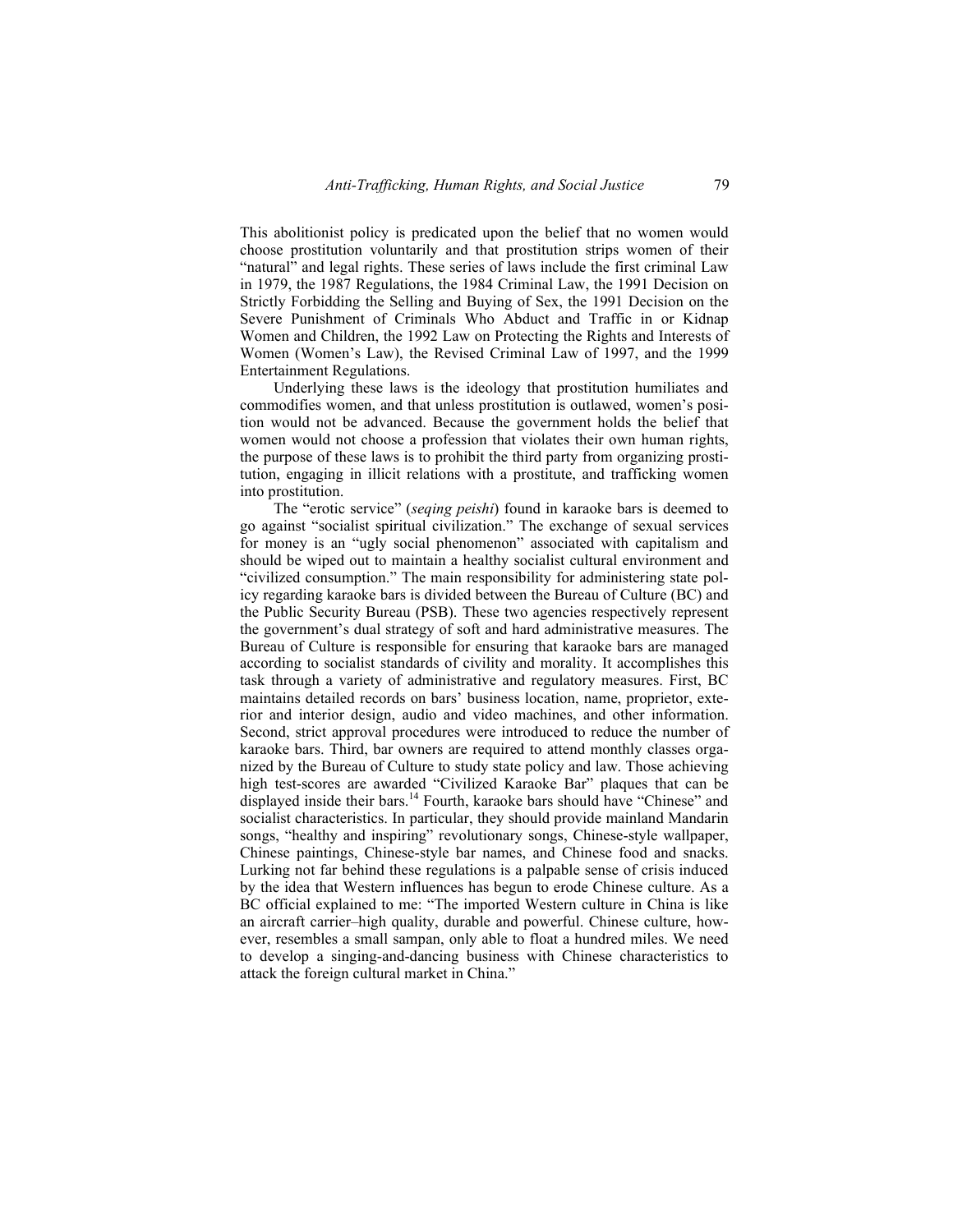PSB serves as an "Iron Great Wall" (*gangtie changcheng*), providing the muscle behind state policy. The main vehicle for PSB intervention is the antipornography campaign (*saohuang dafei*), itself a part of a wider comprehensive attack on social deviance known as "crackdowns" (*yanda*—literally, to strike severely). These campaigns last for spurts of three months at a time, to be repeated three times a year, strategically centering on important holidays (National Day and Army Day) and events (the APEC conference). Crackdowns target a potpourri of social ills, ranging from unlicensed video game arcades (said to corrupt the minds of youth), to undocumented rural migrants (said to disrupt urban management).

The combination of prostitution and pornography is a mainstay in the list of crackdown targets. It covers pornographic media (magazines, laser discs) and performances (striptease). The behavior that receives the most organizational resources and labor, however, is the "erotic services" conducted in KTV bars and other commercial establishments (saunas and hair salons). PSB employs a complex system of raids to attack karaoke bars. The techniques are self-described as "guerrilla warfare" (*da youji*), in reference to the heroic efforts of the Communist revolutionaries against the Japanese invaders and nationalists. Raids are divided into several types: "regular raids and shock raids, timed raids and random raids, systematic raids and block raids, daytime raids and night raids." Those PSB units and individuals that perform well measured in the number of arrested hostesses and amount of fines levied receive high honors and cash bonuses from their municipal government.

### **Impact on Hostesses**

*Local Officials:* State policy is problematically translated into reality. The complex interactions between sex industry participants on the one hand and state agents on the other lead to a gap between the "theory" of policy and the "practice" of enforcement. State policy is distorted and even derailed by the self-seeking behavior of local officials. Karaoke bars are an important source of extralegal income. As one PSB official candidly remarked, "Karaoke bars and hostesses are our sources of livelihood. We basically cannot live without them." Because these officials have the arbitrary power to arrest and fine the hostesses, hostesses are extremely apprehensive when they are chosen by an official. In such instances, they must obey the officials' demands including sexual services.

Officials extract economic benefits from karaoke bars through a combination of bribes and fines. State policy is hijacked in the service of officials' personal economic interests, but local officials' exploitation of hostesses are not limited to economic benefits. PSB officials maintain a group of "spy hostesses" (xiaojie jianxi) who report on bar conditions as well as acting as these officials' personal harem. In exchange for their services, hostesses gain immunity from police sanctions. Hostesses allow corrupt officials to get rich, contribute to regional economic development, and enhance officials' political career advancement. There seems to be substantial pressures that push local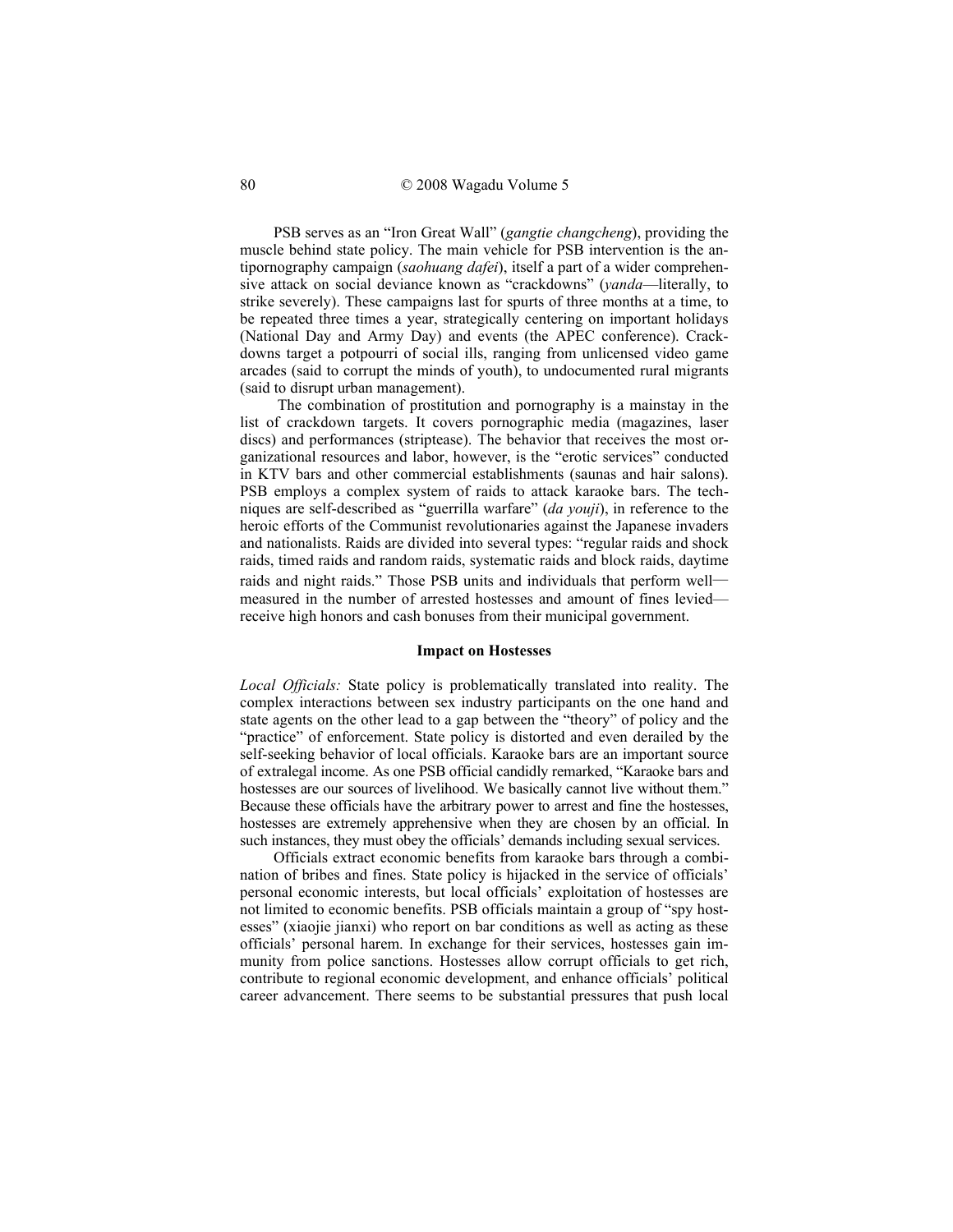government into tolerating if not absolutely embracing the karaoke-bar sex industry. I was told that a leader of a sub-region had turned the area into what became heralded as the "largest pornographic sub-region in the province." He built an extravagant mansion and hired hostesses to entertain visiting officials. His "brilliant achievements" eventually satisfied his superiors and gained him high awards, reputation, and promotion.

*Bar Owners:* While local officials are manipulating state policy to exploit bar owners and hostesses for their personal gain, bar owners have their own strategies. The owners I worked for improvised creative maneuvers to counter local officials.

The owner of the upscale bar—one of three karaoke bars in which I conducted fieldwork—was a well-known local gangster. His karaoke bar opened in 1998 and since then has been the most prosperous bar in the city of Dalian, housing over a hundred hostesses. I came to this karaoke bar in June of 1999. Just beginning my research, I did not know anything about the antiprostitution campaign until July 1, the anniversary of the birth of the Communist Party. I went to work in the evening as usual that day. I was very surprised to find that all the hostesses' seats were unoccupied—only two hostesses came to work.<sup>15</sup> Not having the faintest idea what was going on, I was immediately led by the madam to the dressing room upstairs and advised to hide there instead of waiting in the hall downstairs. The madam told us to tell whoever saw us that we were salesladies selling beer here. Only after the madam left did I learn from the hostesses that an anti-prostitution campaign started this month, and that police would be raiding this place at some time tonight. Police raids meant that any hostesses in sight would be taken in and arrested. I was told that once you ended up in the police station, it took thousands of yuan to get out. The other two hostesses were in the same situation as I was—all newcomers and completely ignorant about this event. I was very frightened because I did not have a temporary-resident card, and my passport would definitely get me in trouble.<sup>16</sup> Luckily when a couple of men (policemen wearing civilian clothes) came in and asked us a few questions that night, to my surprise, our answer that we were selling beer worked. Later I learned from the madam that our escape was due to the fact that the owner had paid off these policemen. During the last few days of the campaign months, I was living with another hostess. Every midnight, when we took a taxi home from the bar, she instructed me to bend over and hide under the back seats to avoid being seen by policemen. She told me that during the campaign months, numerous policemen patrolled the streets looking for bar hostesses. In China, hostesses fall into a gray area—although the law does not clearly identify them as either illegal or legal in everyday practice, it is recognized that "hostesses" are "sex workers" who provide illegal erotic services and hence are the major subjects of anti-prostitution campaigns.

The bar owner, furious at the loss of business and local officials' restrictions, asked the madam to summon 130 hostesses to a meeting. He expressed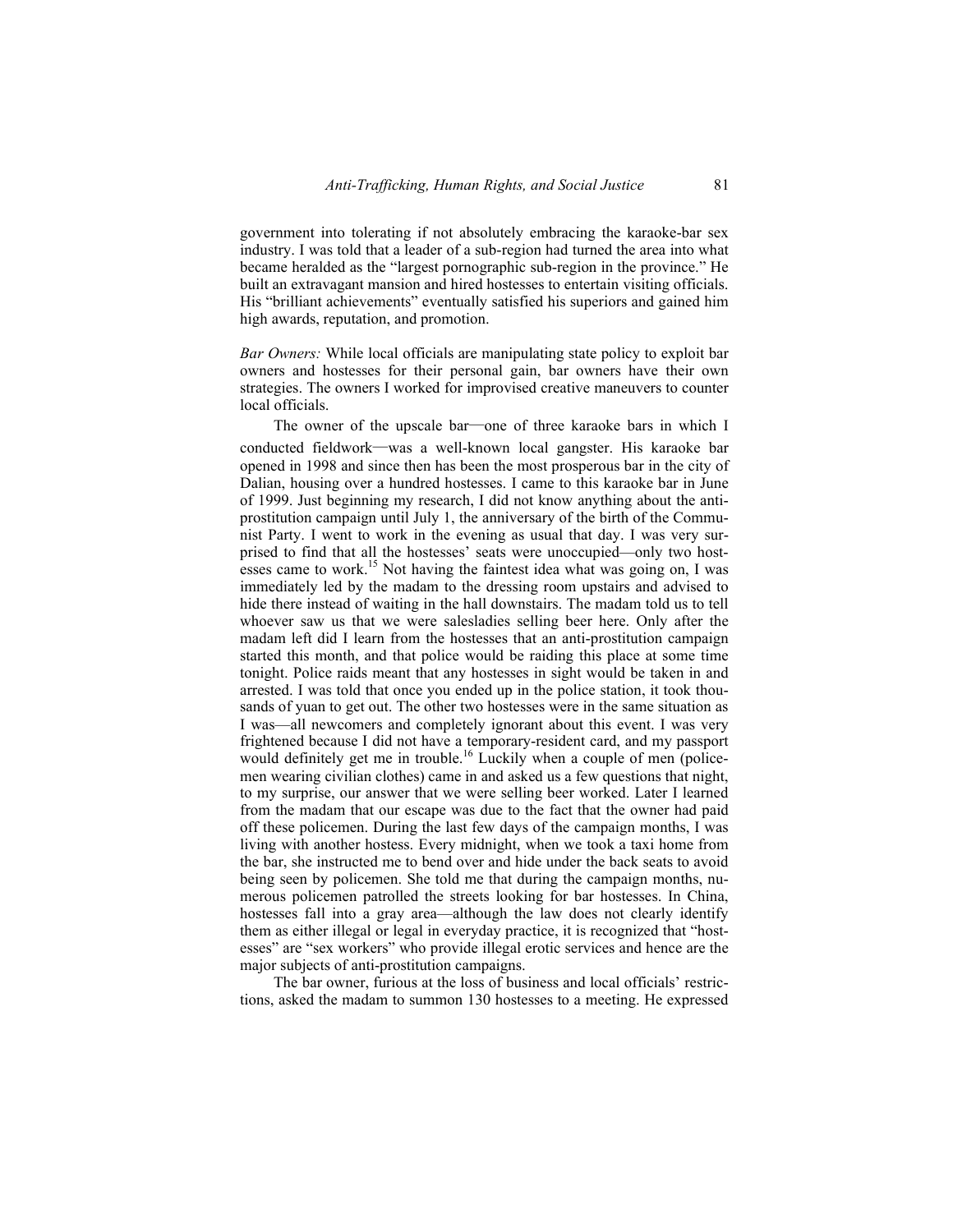his anger and antagonism toward the "unreasonable people working in the government" and listed his tactics to cope with the state policy. Angry as the bar owner is, he utilized nonconfrontational maneuvers—that is, converting illegal bar hostesses into legal employees through shifts of title, dress, identity, work sections, and so on. Such a strategy not only left him some leverage at this critical point of the political campaign, but also allowed him to impose more severe regulations and discipline on the hostesses, who used to operate in a laissez-faire manner.

According to a city official, 1995 marked a change in relations between hostesses and bar owners, from the contract system to an exploitative system. Before the police crackdown in 1995, hostesses were hired by the hundreds on contracts with bar bosses. According to the contract, hostesses received fees from the customers for their services. In addition, bar owners awarded them a percentage of the customers' bills. This contract system was brought to an end in 1995. To explain this change, we must start in the early 1980s.

With the rise in popularity of karaoke bars in Dalian, a red-light district sprang up in the center of the Zhongshan district. At some time around the end of the 1980s and in the early 1990s, a number of karaoke bars were opened on Stalin Road. By all indications, the scope of business must have been considerable. Hostesses were recruited by the hundreds. Every night they scoured the city's seaport for tourists and brought them back to the bars to engage them in sexual activities. During this period, bars and hostesses prospered.

One morning in 1994, a foreigner was seen running out of the area wearing only his underwear. A group of Chinese men followed him, shouting curses and flourishing clubs high in the air. It was said that the foreigner could not afford the tab for the previous night's sexual encounter. Managing to escape with his life, the foreigner subsequently brought charges against the bar's proprietor for exploiting him. The matter quickly escalated into an international conflict between the two affected embassies. The incident even made front-page headlines in the Hong Kong Gazette (*Ta Kung Pao*) in an article titled, "Dalian Red-Light District on Stalin Road."

Fearing that the image of the socialist regime would be tarnished by the scandal, the CCP Central Committee took immediate action by ordering that the area be cleaned up. After overcoming tremendous difficulties in breaking up patron-client ties between local officials and bar owners, the police finally cracked down in 1995.<sup>17</sup> To erase the global and national memory of the incident, the name of the street was changed from Stalin Road to People's Road.

This extreme police crackdown disrupted the previous system by which the bars operated and brought an end to the contract system and the percentage award from bar owners. Ever since, bar hostesses and owners have been under the strict control of local government. Owners view themselves no longer as dependents but as the saviors of the hostesses because they housed the hostesses for security and offered jobs. Ever since 1995, owners started requiring hostesses to turn in 10 percent of their fees to them.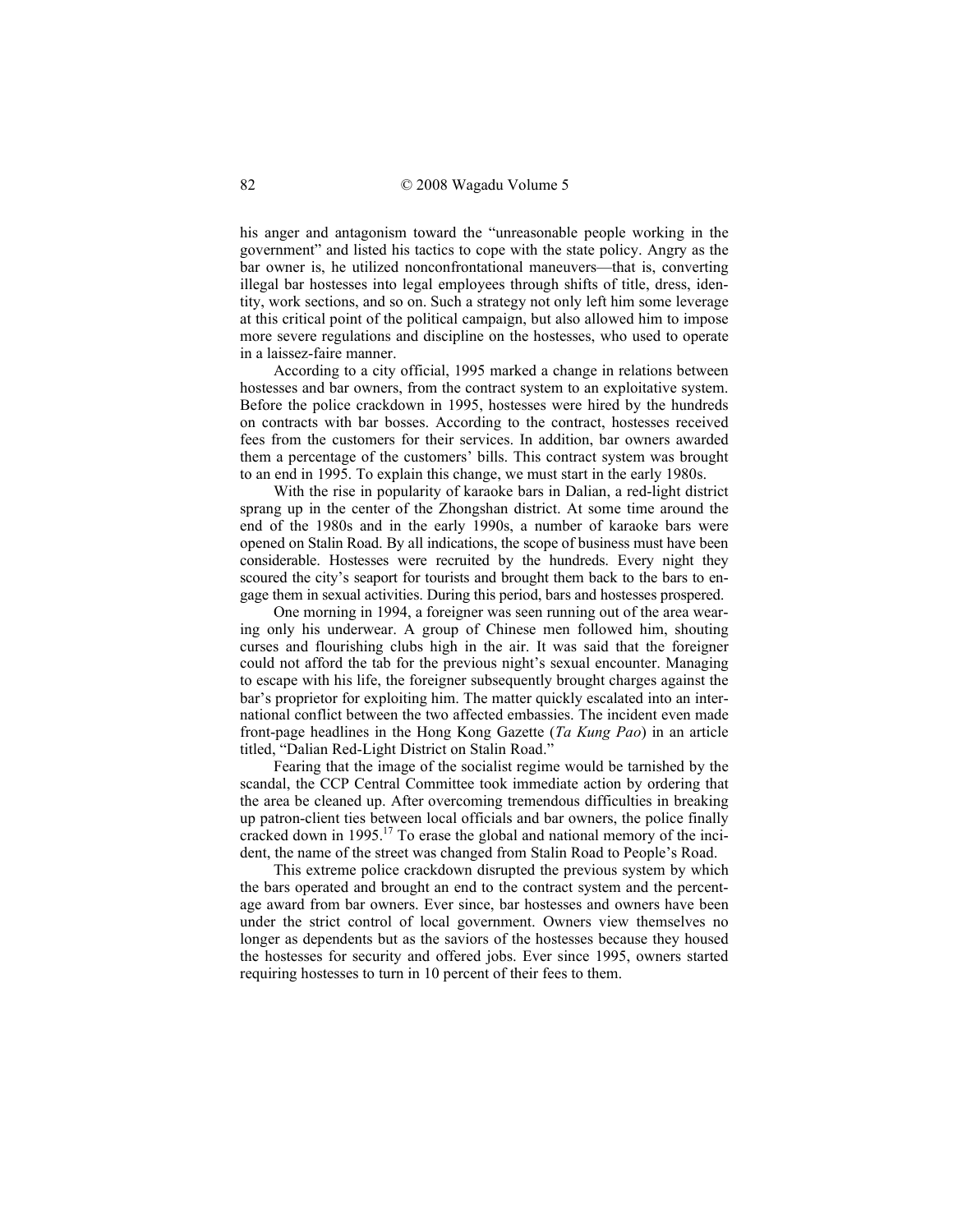In the particular upscale karaoke bar where I conducted research during the anti-prostitution campaign, the owner extracted additional profit from the hostesses by charging more for their uniforms than they were actually worth. He also seized this chance to record every hostess' biological data. He asked all the hostesses to hand in their duplicate hometown IDs and Dalian temporary residence cards (TRC). He urged those who had not yet purchased or renewed their TRC to do so quickly. He claimed that he would compile a book with a record of their pictures, names, and photocopied TRCs, through which hostesses would be transformed into formal employees working as waitresses. He also effectively controlled their mobility and behaviors. Prior to the crackdown, hostesses were brought to any karaoke room for selection. After the crackdown, hostesses were grouped in tens and assigned to different sections of the bar (ten karaoke rooms in each section). Instead of standing together in the entrance hall, hostesses now only gathered at their designated sections, waiting to be chosen. Every hostess was required to wear the uniform dress with a name card on her chest, in different colors for different sections. Hostesses had to report to the directors (madams) if they were going outside the bar (*chutai*, to offer sexual services in hotels) with clients. They were ordered to be present at the bar at precisely 7:30 p.m. every day and not leave until 12 a.m. unless they went out with clients. Hostesses coming late or leaving early were fined 600 yuan. They had to request a leave or a night off from the director, a request that, in principle, was not granted. The bar owner also demanded that hostesses' walking and speaking manner and singing skills be trained and disciplined. All these new demands, controls, and restrictions on hostesses were produced at this moment of conflict between bar owners and officials. The bar owner ensured the prosperity of his business by manipulating hostesses and maneuvering ways around state policy.

Local implementation of the state's anti-prostitution policy failed to reach the propagated objective of eliminating prostitution; it only aggravated hostesses' working conditions. Police raids of karaoke-bar hostesses made them legally and socially vulnerable. Hostesses' illegal identity forced them to face an exploitative, risky, and violent working environment. If some clients were to disclose their sexual services to the police, they would be subject to extreme humiliation, arrest, handsome fines, and incarceration. Because of this potentially horrifying outcome, hostesses do not disclose their real identity, and this ruse makes it easier for men to be violent toward them and even to murder them. It was reported that in the city of Shenyang, more than 100 hostesses were murdered in 1999.<sup>18</sup> In Dalian, hostesses' bodies were found murdered on the street, but the police could not identify them.<sup>19</sup> When I accompanied my best hostess friend, Wu, to he hometown, I asked her mother if she was worried about Wu's safety in Dalian. At my question, her mother's face sank with distress and torment. She kept silent for a long time before plucking up the strength to tell me that she had believed that Wu had been murdered in Dalian. She said, "I did not hear from her for three months. She did not call me. I did not have her phone number. . . . I really thought she was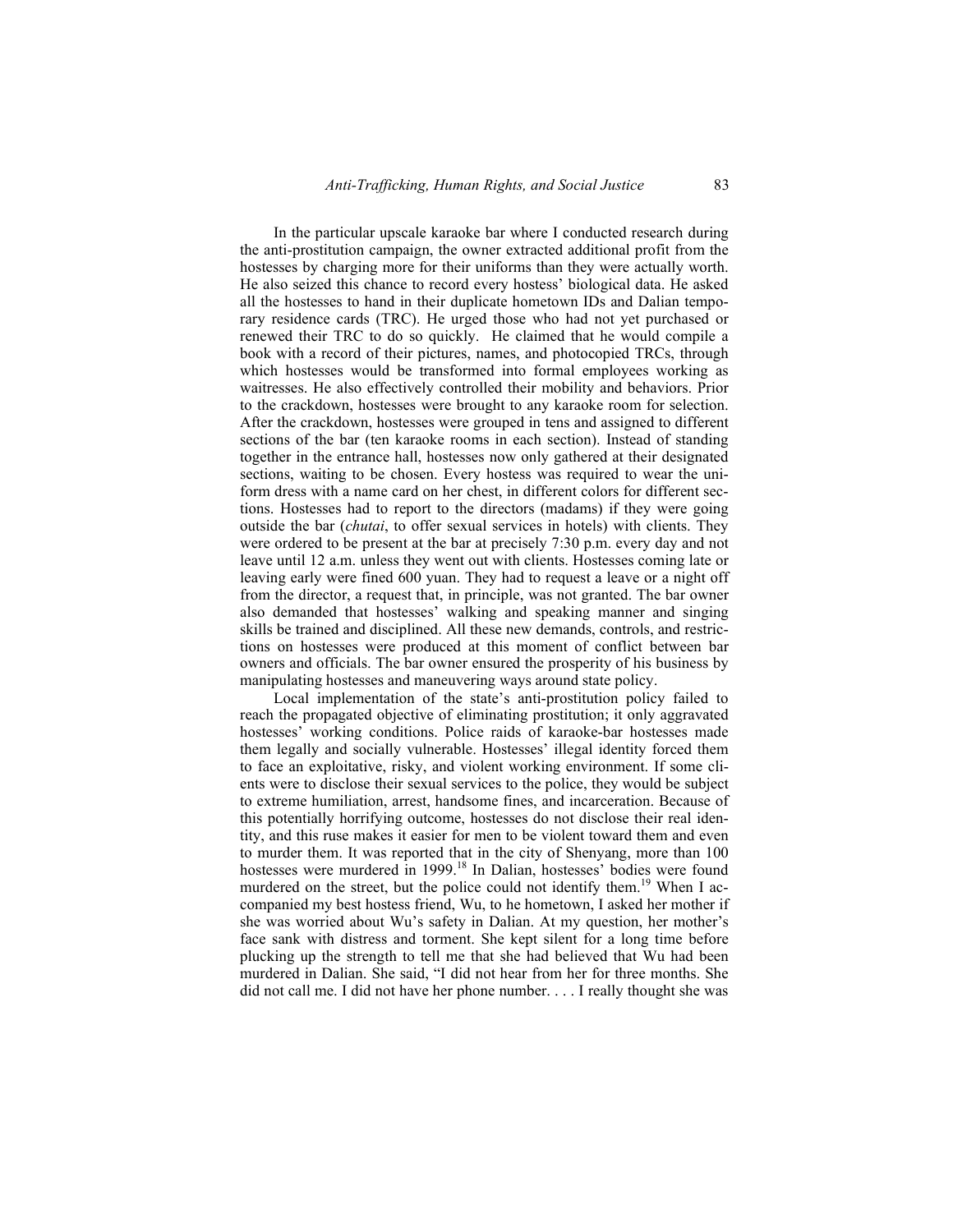murdered. You know, it's so common in Dalian. I always heard the news about hostesses' dead bodies found there. I believed Wu was one of them. I was worried sick. I got so sick that I couldn't get up. I thought I was never going to see her again."

#### **Violence**

In the upscale bar, the main task of the security guards in green pseudomilitary uniforms is to keep the hostesses from leaving before midnight to ensure that clients pay hostesses' tips, and maintain bar security. Occasionally, a team of security guards rushes upstairs like soldiers to quell fights in the karaoke rooms. The suppression of disturbances itself always involved violence and blood. Unarmed or armed (with beer bottles, knives, and glass), fights between drunken clients and between clients and hostesses are daily occurrences. At times, hostesses come downstairs, crying from their injuries: their legs, arms, and breasts black and blue from the hard pinches of some clients. Some hostesses chose to endure whatever abuse they are subjected to, but some opted to quit and consequently received no tips for the time they had put in. Those who clenched their teeth to see it through with big bright smiles held back their tears and complaints for later, when they sent off the clients and returned to the crowd of idle hostesses.

The low-class bar "Romance Dream" is located in the crime-plagued red-light district. The staff includes three multifunctional waiters (madams/doormen/janitors), two bar managers, approximately twenty-seven hostesses, and a barkeep/security guard (*kan changzi de*). As with the high and medium-level bars, blood ties link the bar proprietor and management into a relatively cohesive group. Each bar on this street has to hire a thug as the barkeep. This barkeep has to be a good fighter, otherwise the bar will be forced to close down as a consequence of harassment by roaming gangsters and thugs who roamed the streets. During my research in the bar, I witnessed numerous bloody fights between the barkeep, Bing, and bar waiters and gangsters, clients, and passers-by. I saw Bing and waiters throw heavy stones and chairs at clients and at some passers-by's heads until blood streamed down their heads onto their faces. The bar owner told me that Bing, after having killed and severely injured many men in previous fights, was once sentenced to death. The bar owner spent a great deal of money to finally get Bing out of prison before hiring him as the bar guard. The mere presence of Bing in the bar kept many gangsters and thugs away. According to the owner, if Bing were not in the bar, it would definitely be a disaster: all of the hostesses would flee in fear, and everything would be plundered by gangsters. She entrusted me to Bing and the bar managers to look to my safety.

Gangsters and other bar owners often came to visit. They were all local. When they saw pretty hostesses, they dragged them upstairs and raped them. When they saw less pretty hostesses, they slapped their faces and beat them up. Hostesses were extremely apprehensive about some of the toughest gang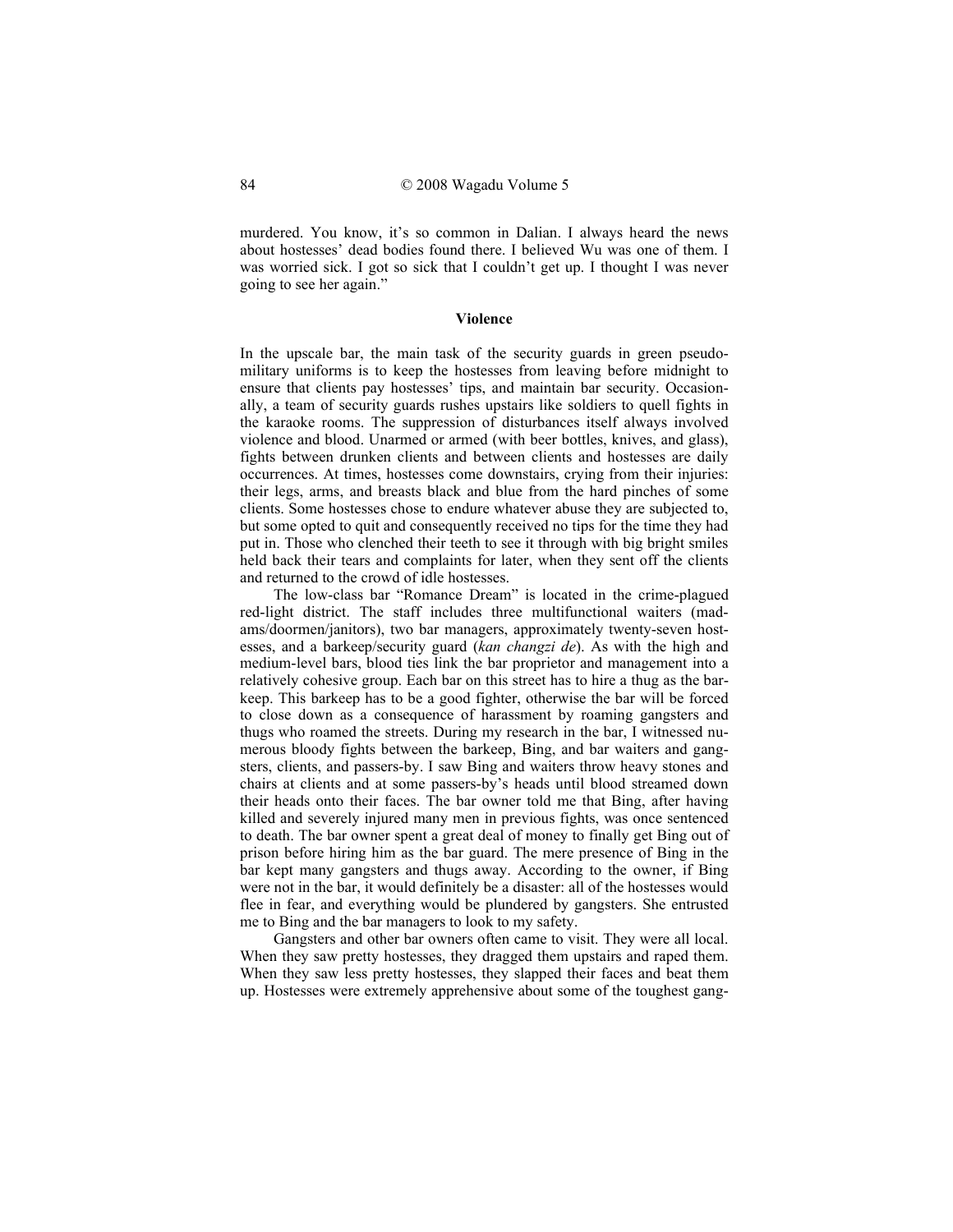sters and thugs. They would run as fast as they could to escape them. Once I fled along with the other hostesses. We escaped by climbing onto the overpass built over the bars, losing our shoes and cutting our feet in the process. It was a very unpleasant experience. Most of the bar hostesses have been raped one or more times by gangsters. Twice the gangsters came in and started to pull me into a karaoke room. Luckily, they were stopped by Bing and the bar managers, who said, "She is not a hostess here. She is my friend." That assurance saved me from imminent danger, but the lingering fear remained.

To protect themselves, almost all the hostesses were connected with one or two street gangsters to gain protection. When a gangster came in, the hostess who was connected with him or to a thug in his group did not need to escape. My best friend, Wu, did not like the bar bouncer of a neighboring bar, but he favored her strongly. Wu had to develop a relationship with him. She told me, "In my home town, nobody dares to touch me because I have a wide network of friends. It's so different here. Here I don't have anyone. No one cares if I am bullied. He is a thug, and he is local. I have to be good to him. I need someone to turn to when I encounter trouble on this street." When Wu was harassed by someone in a different gangster group or by drunken clients, she would call the barkeep for help. On a couple of occasions, the barkeep, upon Wu's call, led a few gangsters into the bar to beat up the drunken client. Wu also hooked up with a bar owner in the city. She told me that these were the key people she turned to when she needed help. Like Wu, other hostesses were connected with a bar owner, a bouncer, or a skilled street fighter. They frequently joked, "We hostesses are relatives of the underworld."

#### **An Exploitative Environment**

Hostesses are expected to encourage customers in their consumption of beer, hard liquor, and snacks to boost bar revenues. Known as the minimum charge, these requirements create an onerous burden for hostesses. Hostesses are held responsible for ensuring that customers' expenditures reach the mandated level. To stimulate customers' consumption, hostesses themselves have to continuously consume, especially alcohol. This problem is especially pronounced in the upper-level bar, where the minimum charge is set at 400 yuan. The bathroom is always full of hostesses vomiting into the toilet before returning to their clients to continue drinking. Because of this daily alcohol overdose, most hostesses not only put on weight (which leads to other selfdestructive weight-loss practices), but also develop stomach problems that, in severe cases, result in hospitalization.

#### **Hostesses' Struggle**

After a while, hostesses develop ways to cope with this inequity. When clients come to the bar looking for hostesses to go offstage, few hostesses consent. It leaves the outsiders with the false impression that few hostesses in this bar go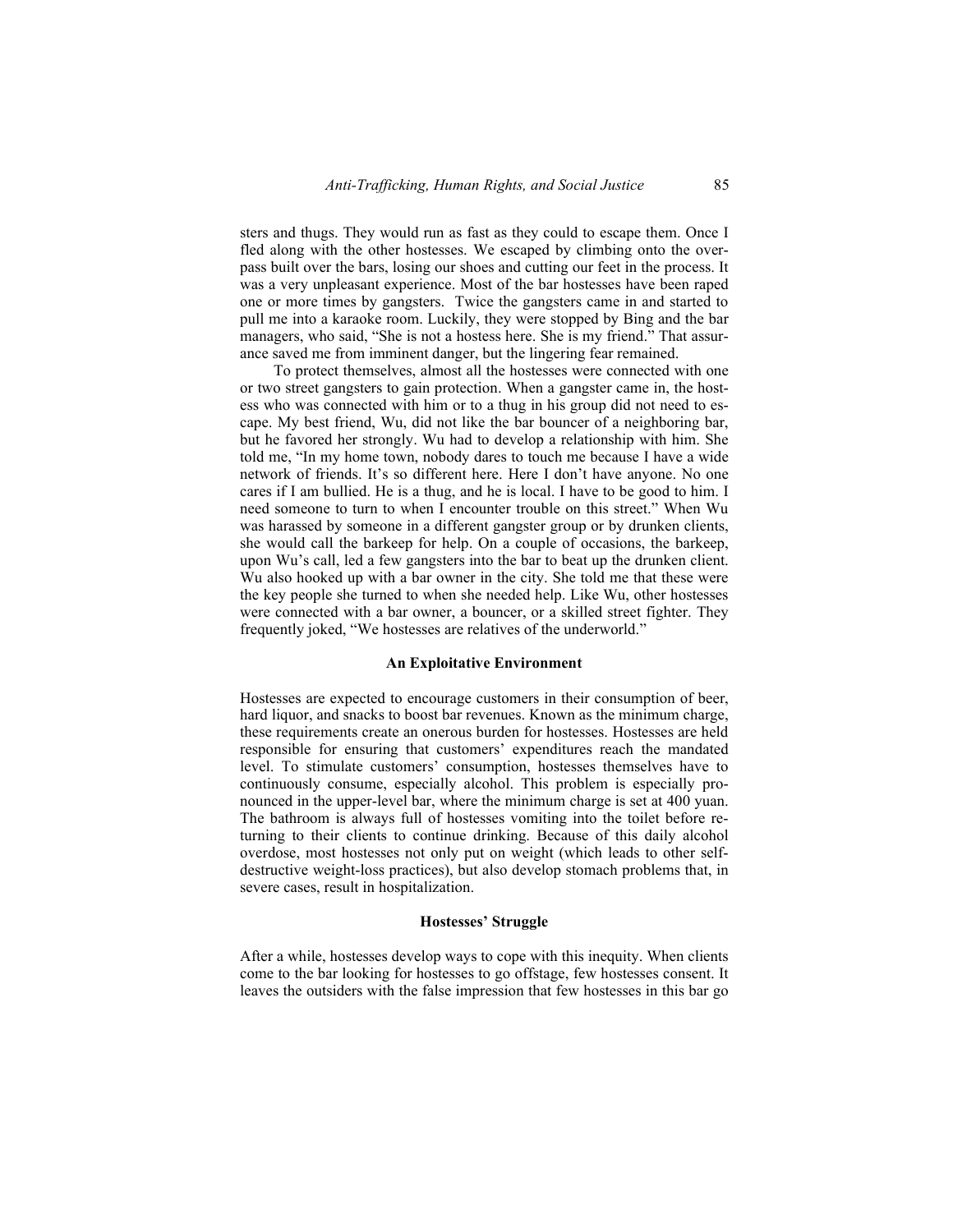offstage. In reality, however, almost all of the hostesses do, although behind the scenes, to save the entire tip for themselves. One hostess said, "Why should we earn the money for the bar managers? We have established a settled relationship with our clients. We schedule a time outside of the bar to do it. We keep the money in our own pockets. Who needs them as the mediators? Actually, everyone in our bar goes offstage, but secretly."

The bar managers and owner are stingy not only with the hostesses, but also with their steady clients. Wu told me, "Bar business should rely not only on us, but also on the steady clients. However, the bar managers exploit these clients even harder!" Aware of this situation, on the one hand hostesses face pressure to order more food and drinks in karaoke rooms, and, on the other hand, they secretly establish relationships with clients. As their connections are set up, hostesses request that their clients take them out for dinner. In such cases, they not only earn the tip of 100 yuan, but also help their clients save money from the bar overcharges.

Some hostesses sit on several stages at the same time (*cuantai*). For instance, Wu managed to sit on five stages at one time. She said, "The key is: Do not let yourself be seen by your clients when you are sitting on different stages. Once I heard that five of my steady clients were coming on the same night. I was sitting in the first client's karaoke room until it was time for the other clients to come. Then I said, 'I have been feeling really sick these days. I feel really uncomfortable now. Can you leave now and come back some other time?' He agreed and left, offering me a tip. Then, the other clients came one after another. I went into the second client's karaoke room and said, 'Look, my sister has just arrived here in Dalian with a friend. I really have to go to the train station to pick her up. It will take me about an hour or so. I will be back for sure.' Then I left and went into the third client's karaoke room and said, 'Look, my sister will come over to be a hostess. I need to rent her a room, buy her some clothes and merchandise for everyday use. When she starts working here, she will earn money and return the loan to me. Can you give me some money?' He gave me 200 yuan. See, the tip is already in my hands. 'Thanks so much! I am sorry that I have to leave, but I will definitely be back in about forty-five minutes.' Then I repeated the same story in the other two karaoke rooms and promised to be back in, respectively, forty and thirty minutes. After that, I returned to the first karaoke room and said, 'Sorry I am back so late. Oh, I am feeling so exhausted and sick.' Then I stayed there for a few minutes before asking them to leave. They gave me the tip. Then I returned to the other three karaoke rooms, in turn, and repeated the same story."

#### **Hostesses' Aspirations**

In this section, I will illustrate that hostessing is not only a lucrative profession for the hostesses, but also a profession that offers them independence and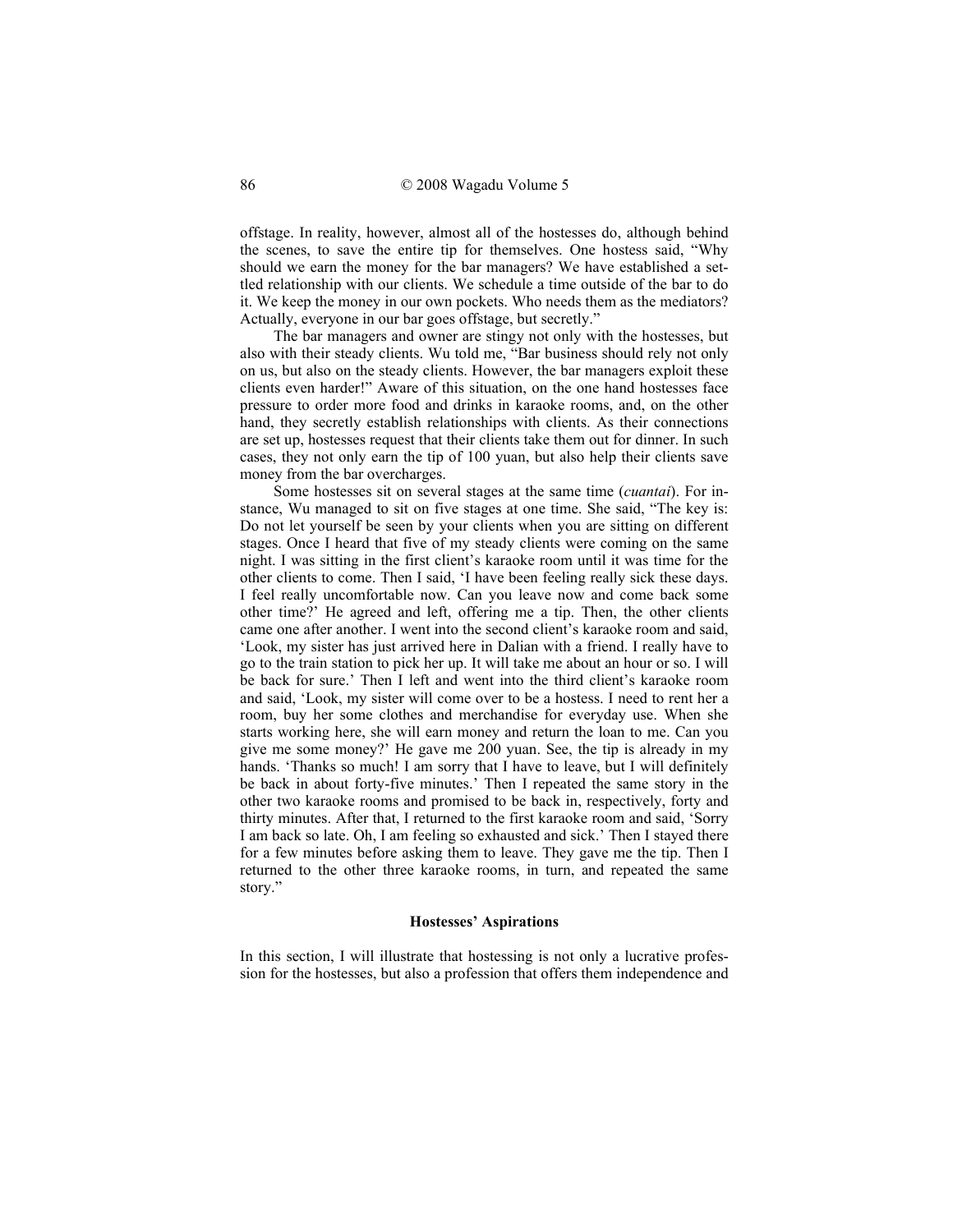a sense of self-esteem. Their life experience goes contrary to the state rhetoric of forced prostitution and a need for rehabilitation.

Rural women face limited employment opportunities in the city. First, in post-Mao China, there is a lack of a private sector for jobs. Second, as migrants, they often lack the social connections essential for job searching in the already over-saturated urban labor market. Their ability to find work is further hindered by a discriminatory government policy that denies migrants equal status with urban residents. Among the jobs that are available to rural women, most are in low-paid, labor-intensive industries. Under these circumstances, hostessing is a highly attractive employment option. The attractive features of hostessing are many.

Hostessing holds out the allure of high incomes in the least amount of time. Hostesses typically entertain a customer for one to two hours and earn an average tip of 200 to 400 yuan—the equivalent of, and often more than, other rural migrants' monthly wage and almost half the average monthly wage of an urban worker. Working as a hostess provides rural women access to a wide network of influential male figures in the city's business and political sectors. Hostessing requires a minimal upfront investment. Newly arrived hostesses typically borrow money from other hostesses or friends to purchase the clothing and accessories worn while servicing clients. Because of the high profitability of hostessing, the borrower can typically settle her debt with the earnings from one or two sessions with clients. Thus, rural women who lack economic resources can nonetheless enter the workforce as hostesses.

Migrating to countries such as Japan and Singapore to conduct sex work is a dream for many hostesses. During my research, three hostesses managed to travel to Japan and Singapore as sex workers, and they were the models for many other hostesses. Each of these three hostesses turned in 20,000 yuan and passed the interview before being permitted to go through the visa process. They returned to Dalian after having worked in Japan and Singapore for a year. They expressed that it was their ambition to return to these countries and continue working as sex workers.

## **Learned Urban Cultural Styles**

Karaoke bars, as flourishing new cultural spaces in the city, are the places where rural migrant women can achieve a certain degree of self-esteem through the sense being accepted and desired by the urban men who choose them as companions for the night. The karaoke bar is also the place where these women can find secondary socialization by mingling with urban clients, where they feel "urban and cosmopolitan," both culturally and socially. Hostess Ying migrated to the city, and during the mid-1990s, she worked in a private factory, where she was even named the model worker. Eventually, the factory went bankrupt and closed down. Ying was laid off and left without financial sources. Her women friends took her to a dance hall to accompany men. To make a living, she followed them.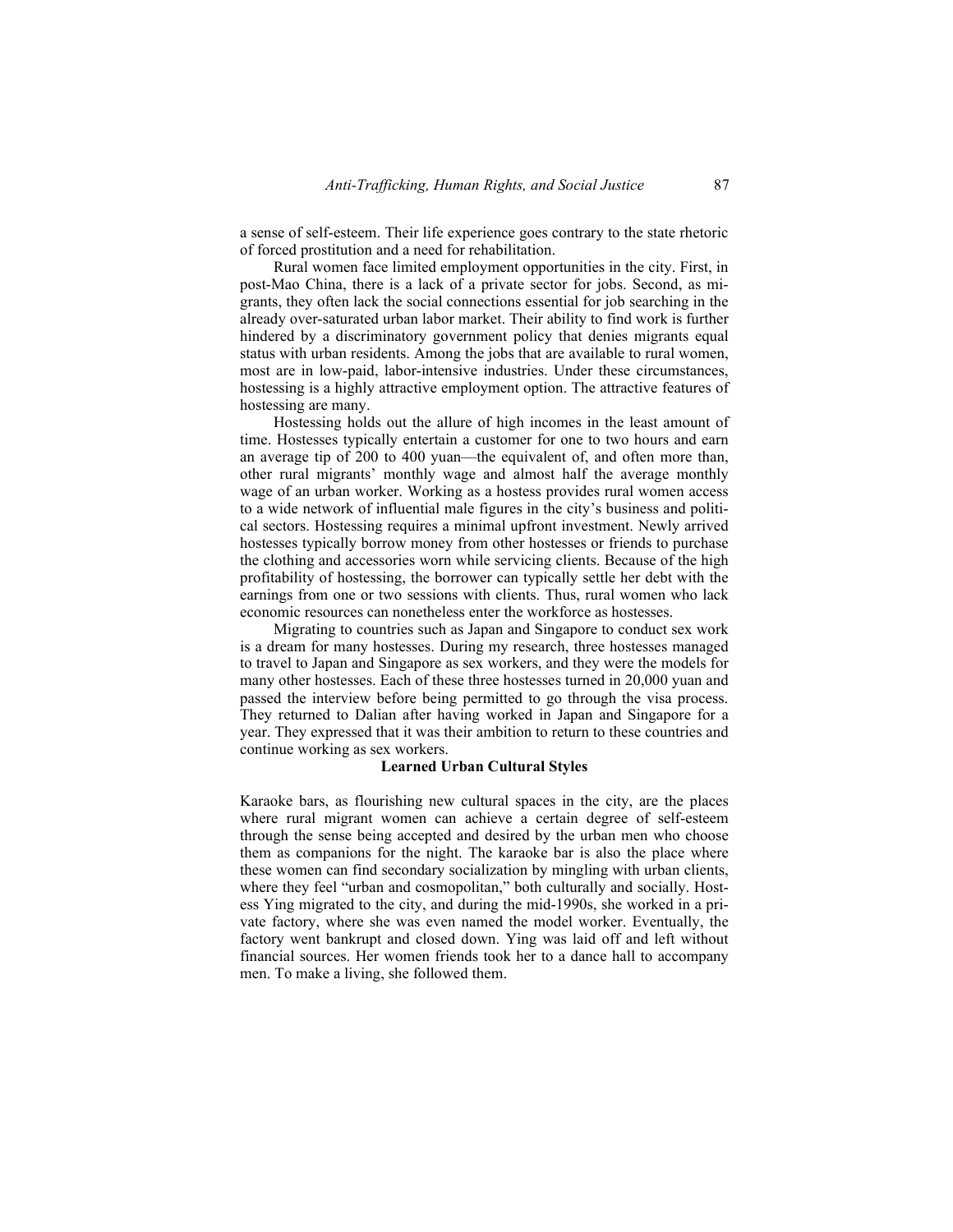88 © 2008 Wagadu Volume 5

I thought nobody would dance with me because of my low quality (*suzhi*) and rural origin. However, to my surprise, some urban men invited me. A man from the Labor Bureau even liked me a lot. Once, I ran into him on the street, and he asked me to have dinner with him in a restaurant. I refused his love but I did go to the restaurant with him. I was such a foolish cunt (*sha bi*)—I was completely ignorant of a restaurant, let alone of all the eating or talking etiquettes. I was such a foolish cunt, so stupid, you mother fucker. I did not know how to eat or talk. I was a peasant. When had I ever seen a restaurant? You know at that time [during the mid-1990s], nobody in my village had ever been to a restaurant. Very few had even heard about it. As a factory worker, I only earned 400 yuan a month. When on earth had I ever seen this amount of money and the atmosphere of the restaurant? After that event, I was so shocked by my incongruity with the urban people. I started working as a dancing companion. Two months later, I went back home with loads of money, several thousand. At that time it was a lot of money. Nobody had ever seen so much money before. The money I earned meant a lot to everyone.

For Ying, living an urban lifestyle affirms an equal status with urbanites; being chosen by urban clients in karaoke bars confirms her self-worth.

#### **Independence**

Hostesses' experience of rape and abandonment in the city teaches them not to be duped by men's romantic words, to embrace independence through hostessing. They commented, "Dalian men try to cheat both our bodies and our emotions. Without spending a cent, they get what they want from us." Hostess Guang served as a domestic maid in an urban family before hostessing. Within two months, she was raped three times by her male employer. Hostess Min worked as a restaurant waitress when she was raped and then abandoned by an urban customer. She said, "Urban men take advantage of us both emotionally and physically. We cannot be too innocent (*tai chunjie*) or devoted; otherwise, we will be tricked, used and abandoned. Only women who are not pure can protect themselves."

Han worked as a hairdresser in the city. She lived with an urban man for three years in his home. During this time, she suffered from all kinds of physical and verbal abuse from his aunt and mother. For instance, they accused her of stealing their jewelry and associated her "thieving habits" with her rural background. All this abuse was targeted at her inferior rural background. Han exerted every effort to endure all this inhumane treatment. However, her urban boyfriend also worried that her rural family would become a bottomless pit, eventually draining all his money. He abruptly abandoned her, saying, "Our social status just doesn't match." Devastated, she believed that she would never find happiness unless she became the social and economic equal of the urbanites. She started working as a hostess. Five years later, she was very successful. She possessed two household registrations—one urban and one rural. She purchased two houses, one in her hometown for her parents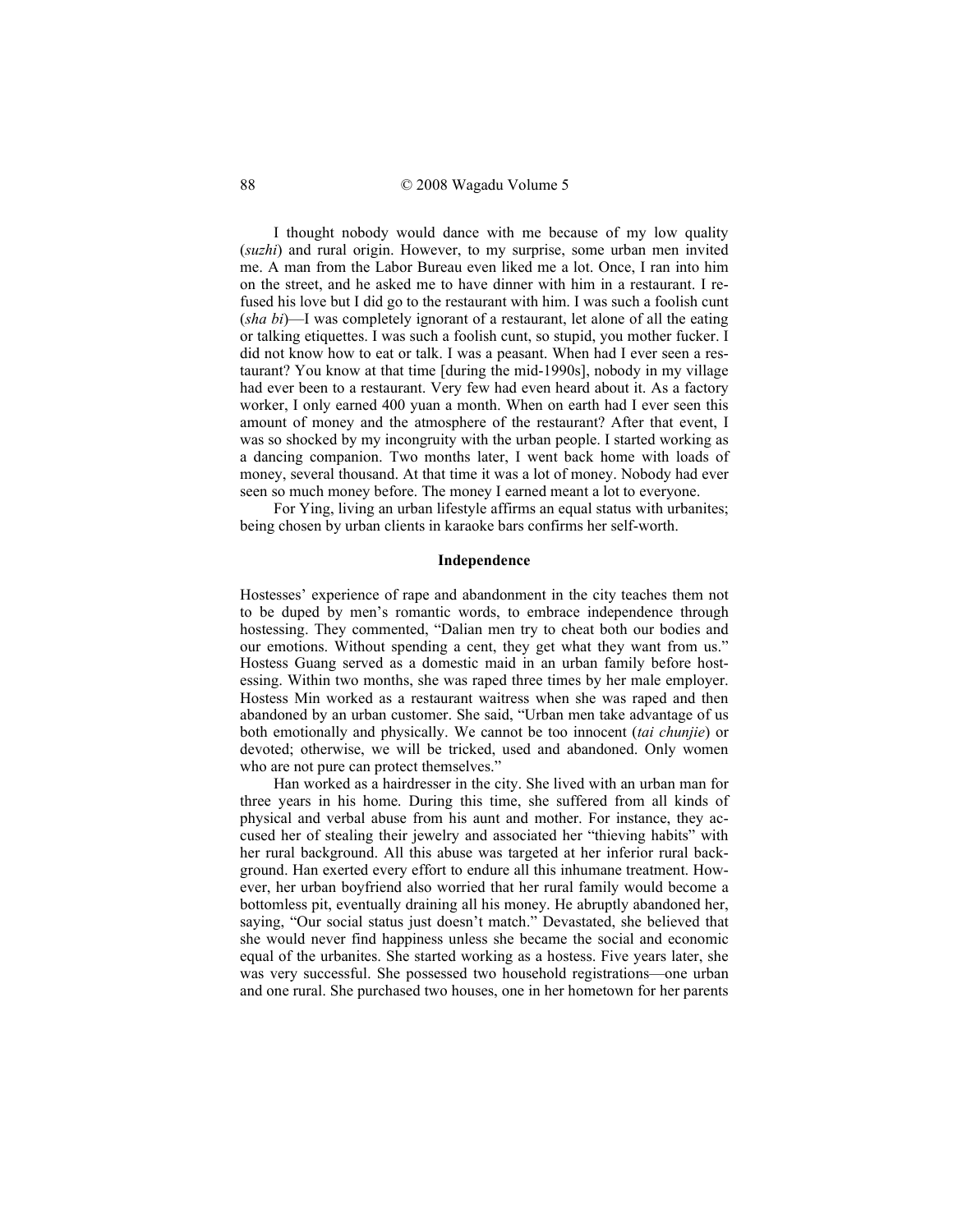and one in Dalian for her siblings. She supported her two younger sisters and a brother through school. She paid for the weddings of her four older brothers and sisters, and so on. She is now married to the financial director of a prestigious hotel chain.

Similarly, another hostess, Hong, broke up with her client boyfriend when he failed to offer her the amount of money she expected. She commented, "I myself can earn 100,000 yuan a month from hostessing. To exchange this for his several thousand yuan—so little money—I have to obey everything he says. Who will do that? He thinks I am fresh from the countryside, so I can easily be cheated. With so little money, he wants me to be his second wife and control me as his possession by tying my arms and legs. That's impossible. I want to earn money for myself and spend it happily as I want. There is no way for me to spend his little money at the price of abiding by whatever he has to say."

If rural origin and cultural inferiority is the root of the hierarchical relationship between rural migrant women and urban men, then hostessing offers an opportunity to escape this subordination. As paid work, hostessing represents an act of defiance against the androgynous urban men who freely exploit the women's bodies and emotions. At the bar, men have to pay a high price to hostesses in exchange for even approaching them. This transaction transformed the situation that existed when migrant women were available to men as free dinner at the men's whim.

Hostessing allows the women to gain an economic profit, and therefore independence from men. In the monetary transaction, hostesses attain a certain equality with the urban men by taking advantage of the men's resources. Having financial resources at their disposal brings the women power and confidence otherwise unavailable. Many hostesses who are married or are kept as second wives sneak out of the house to work. Setting up their own separate account allows them to spend their own money at will and secretly support their natal families. The economic power brought by hostessing earned Han and Hong a great degree of independence and equality in social and gender status in both familial and spousal relationship with urban partners.

#### **Conclusion**

In this paper, I discussed how the state's anti-prostitution policy is manipulated and usurped by local officials and bar owners for their own ends, leading to a violent working environment for the hostesses. Working amid such exploitative labor relations, hostesses struggle to reallocate male clients' socioeconomic resources into their own hands and subvert the urban-rural hierarchy. Far from the state rhetoric of forced prostitution and their need for rehabilitation, the hostesses consider hostessing an expedient route to achieving a certain degree of social mobility and detest the violent working environment induced by the state policy.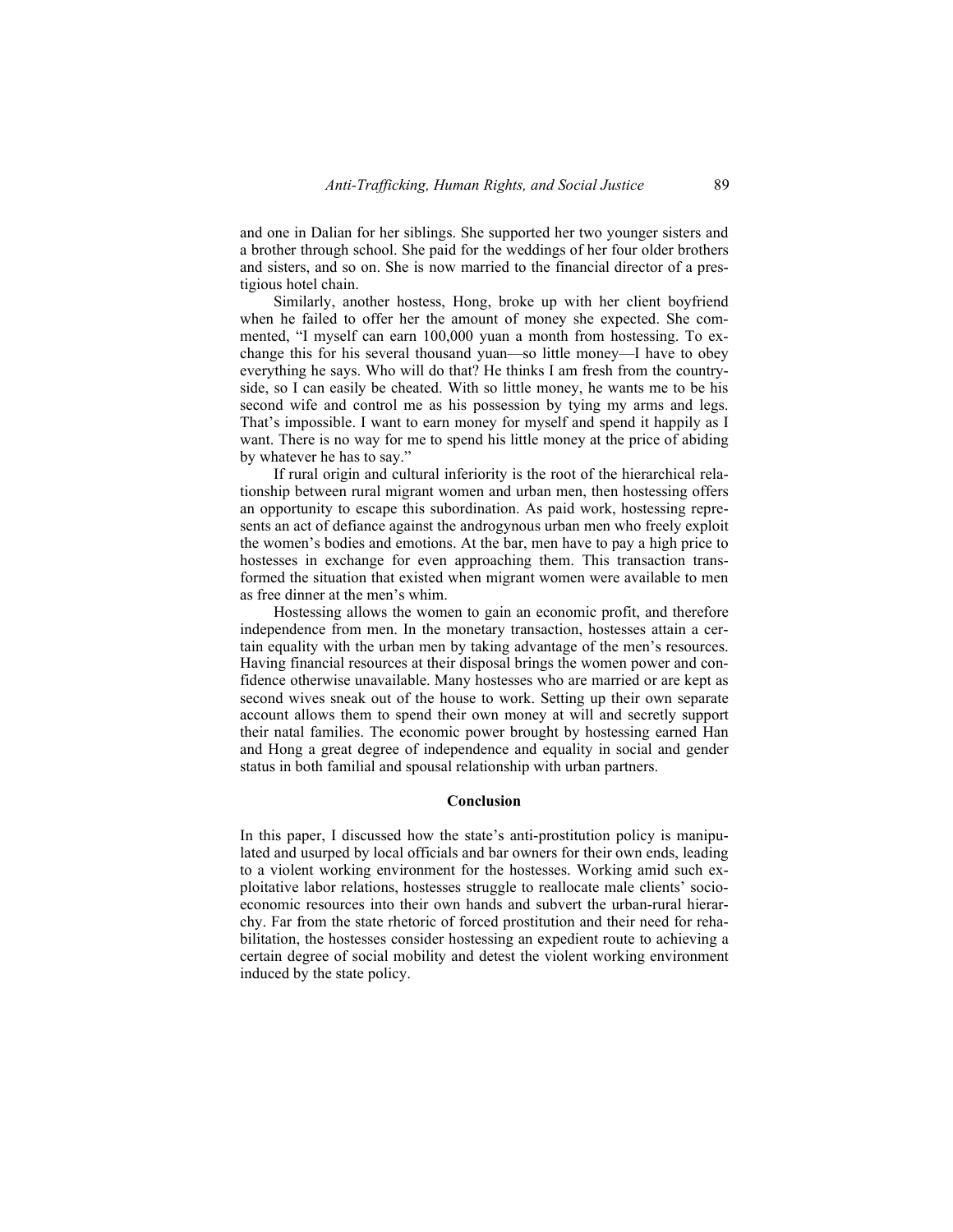From this ethnographic research, I argue that the intensive antitrafficking and anti-prostitution campaigns deprives the hostesses of their rights, and patronizes them as victims. I argue that the state's focus on forced prostitution ignores the larger context within which force is used. That is, the global inequities of capital and labor that robs women of viable options and forces them into sweatshop labor or lucrative sex work. The state's moralistic campaigns against sex trafficking are intended to eradicate all forms of sex work and construe sex workers as sexual victims. Issues such as poverty, hunger, and low wages are disregarded in the trafficking discourse. Indeed, across the globe, sex workers' rights movements vehemently challenge the victim script in the trafficking discourse.

# REFERENCES

- Gu, Qiuping. 2000. *Guoji Mingcheng Li Wo Men Hai You Duo Yuan* (Towards a Famous City in the World). *Dalian Ribao (Dalian Daily)*. May 25: C1.
- Hershatter, Gail. 1997. *Dangerous Pleasures: Prostitution and Modernity in Twentieth-Century Shanghai*. Berkeley: University of California Press.
- Jeffreys, Elaine. 2004. *China, Sex and Prostitution*. RouledgeCurzon.
- Jian, Ping. 2001. *Caifang Shouji: Jingyan Dalian* (Interview Memoirs in Dalian). *Xinzhoukan (New Weekly)*. 10: 44.
- Khan, Azizur Rahman and Carl Riskin. 1998. Income and Inequality in China: Composition, Distribution and Growth of Household Income, 1988-1995. *China Quarterly*. 154. June: 221-53.
- Pan, Suiming. 1999. *Cun Zai Yu Hunag Niu: Zhong Guo Di Xia Xing Chan Ye Kao Cha* (*Existence and Irony: A Scrutiny of Chinese Underground Sex Industry*). Beijing: Qunyan Chubanshe (Qunyan Publishing House).
- "*Sanpei xiaojie de Falu Baohu Wenti*" (Legal Protection of Hostesses). *Shenzhen Fazhi bao* (Shenzhen Law Newspaper). June 25. (2002)
- Sun, Shaoguang. *Dalian E Mo Ba Xiaojie Fenshi Shiyi Kuai* (A Man in Dalian Divided a Hostess' Dead Body into Eleven Pieces). *Dongbei Xinwen Wang* (Northeastern News Net). December 12. (2003).

Zhang, Haibing. 2001. *Xinjiapo Yu Dalian (Singapore and Dalian)*.Shenyang: Liaoning Renmin Chubanshe (Liaoning People's Publishing House).

#### **Notes Chapter Five**

<sup>1</sup> This paper has been published in *Working in China: Ethnographies of Labor and Workplace Transformation*, ed. Ching Kwan Lee. Routledge. 2007.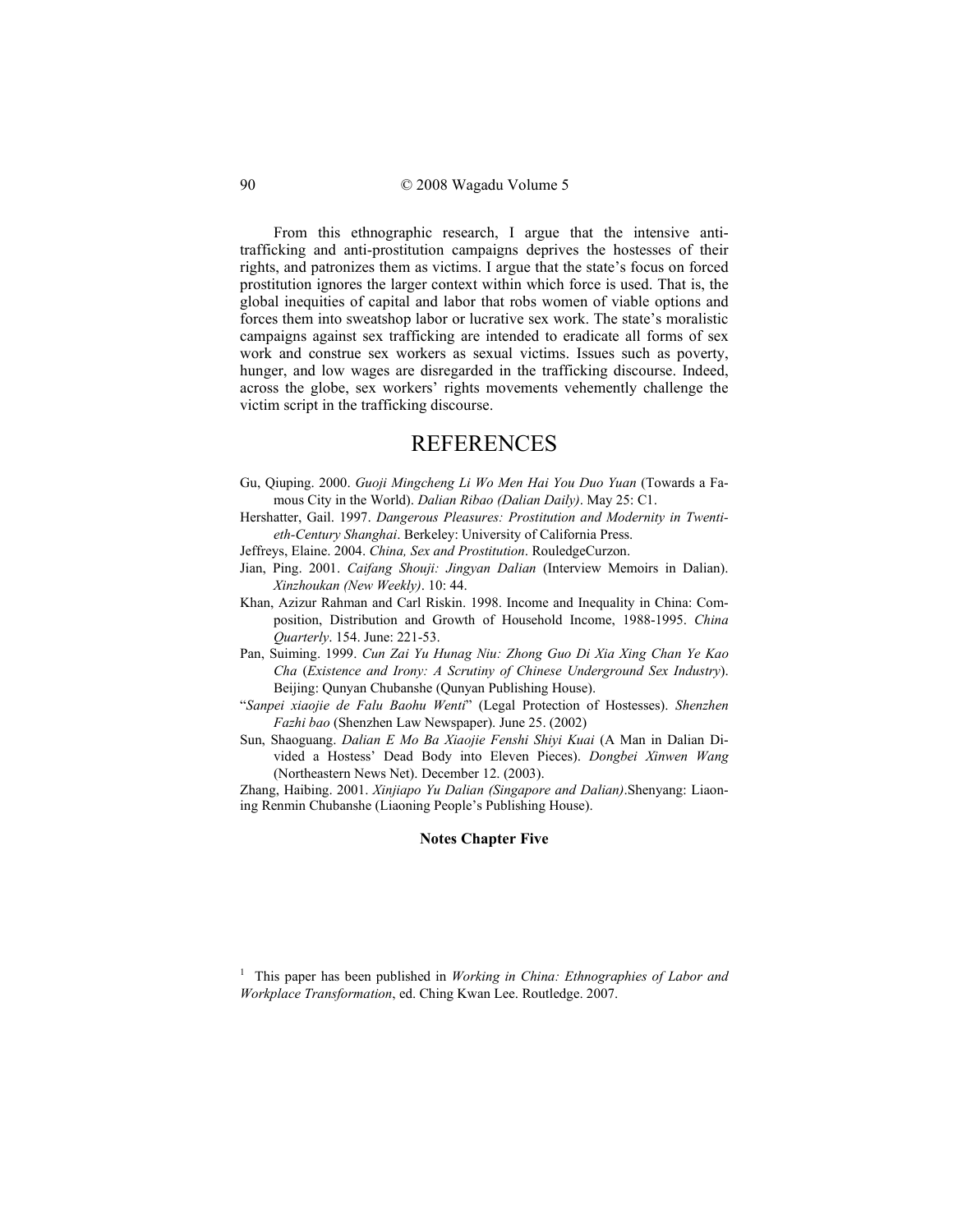- <sup>3</sup> This is the official figure of the city's population (in the four central districts).
- <sup>4</sup> Zhang. (2001) 142. Municipal officials interviewed estimated a floating population in Dalian of one million people, from all over China.
- <sup>5</sup> *News Weekly,* 2001.
- <sup>6</sup> Jian 2001; Khan 1998: 44.
- <sup>7</sup> Interview conducted in 2001.
- <sup>8</sup> See Hershatter 1997.

Although karaoke barsare legal, they have always been one of the government's main "culture purging" targets. It is claimed that they work against the state's cultural logic in three aspects: (1) Socialist business should prioritize the needs of people and serve the people. It should be different from the commercial system, where the pure objective is to pursue and procure sudden huge profit. Many bar bosses operate their business by cheating customers and providing erotic services. (2) "Erotic company" (*seqing peishi*) is illegal and immoral and runs counter to socialist "spiritual civilization." Such "ugly phenomena" associated with capitalism should be wiped out to maintain the healthy and inspiring socialist cultural environment and "civilized consumption." (3) Juxtaposed against socialist recreations enjoyed by the masses, karaoke bars are more individually based, places where individuals pursue and express their "repulsive and hideous" desires to show off their performing talents and satisfy their sexual demands. In view of these reasons, karaoke bars regularly undergo a purging process to become part of "spiritual civilization." Frequent police raids are part of this process.

 $10$  Male dominance of the business world in China is reinforced by the use of karaoke bars to entertain clients. While I heard that occasionally female businesswomen entertained male clients, I never witnessed such an arrangement myself.

 $11$  See Pan 1999: 13-14.

 $12$  Reconstructing the history of karaoke bars in Dalian proved to be exceedingly difficult. A combination of official denial and embarrassment has ensured that no publicly open records were kept on the subject, and the same attitude undoubtedly dissuaded any interested parties from prying. To piece together the story, I was therefore forced to rely entirely on the oral accounts of government officials in different divisions of the municipal Bureau of Culture.

<sup>13</sup> See Jeffreys, 2004.

<sup>14</sup> This policy is designed to boost the bar owners' sense of pride as contributors to the socialist culture market. Inculcated with this new thought, bar owners will take the initiative to transform their bars into civilized spaces, where clients' lofty sentiments can be nurtured.

 $15$  This is in the upscale karaoke bar where hostesses were not living in the bar. I lived with the hostesses in the low-tier karaoke bar in the red-light district.

<sup>16</sup> After I received a visa to the United States, the government withdrew my ID card. The only ID left me is my passport. A passport without an ID card indicates that the person in question does not reside in China.

 $17$  This information is taken from my interview with the political officials in the municipal government.

<sup>2</sup> Gu 2000; Zhang 2001.